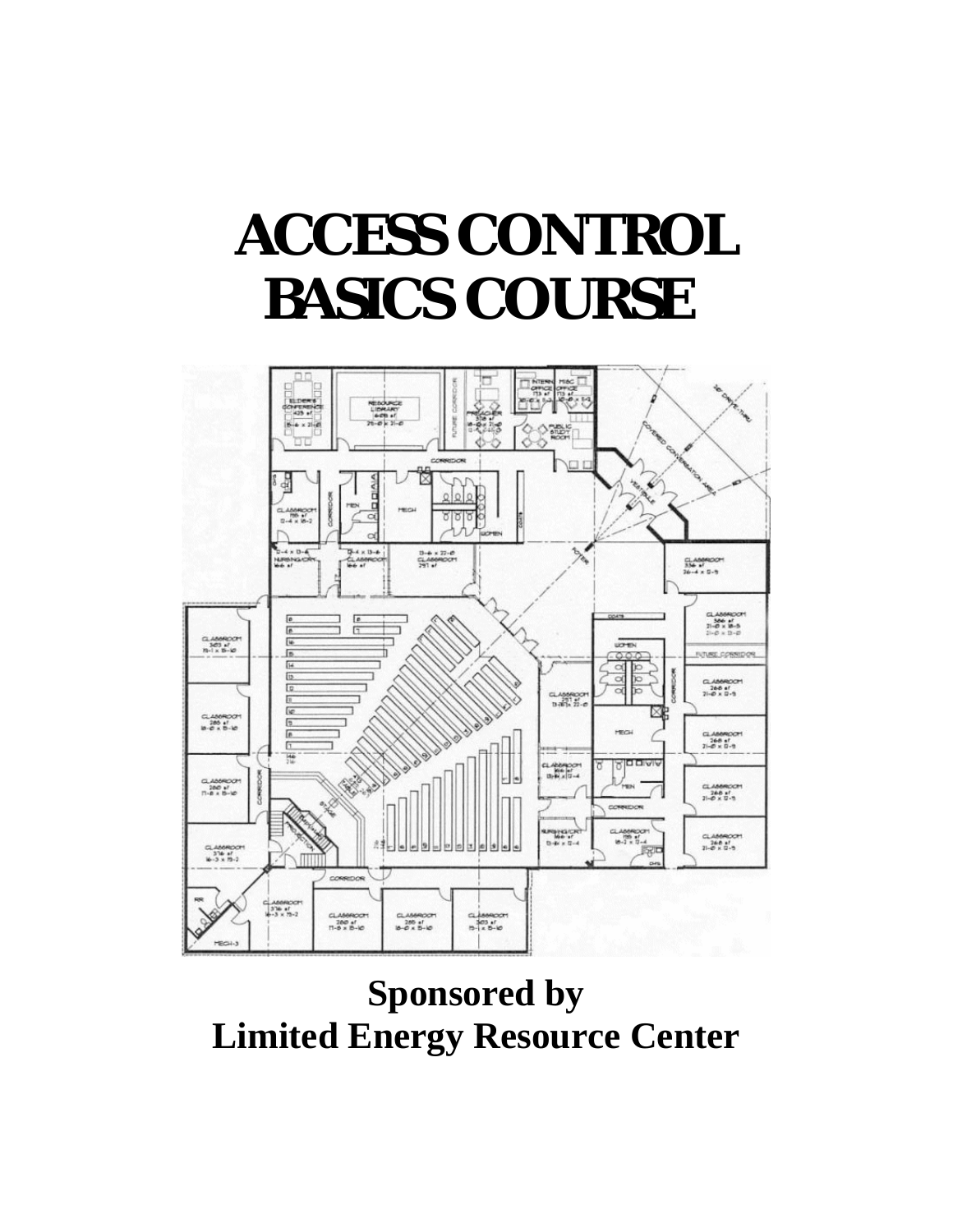

### **TABLE of CONTENTS**

| I. LETS GET STARTED<br>Introduction<br>Glossary                                                                                                                                                                                                                                                                                                                                                                                                 | 5  |
|-------------------------------------------------------------------------------------------------------------------------------------------------------------------------------------------------------------------------------------------------------------------------------------------------------------------------------------------------------------------------------------------------------------------------------------------------|----|
| <b>II. ACCESS CONTROL SYSTEMS - The Basics</b><br><b>Breakdown of Equipment Groups</b><br><b>Types of Systems</b><br><b>Add-on Equipment Sub-Systems</b>                                                                                                                                                                                                                                                                                        | 9  |
| III. ENTRANCE IDENTIFICATION TECHNOLOGIES<br><b>Access Control Systems</b><br><b>Keypad Entry</b><br>Card/Token Reader<br><b>Cart Technologies</b><br><b>Magnetic Stripe</b><br>Wiegand<br><b>Barium Farris</b><br><b>Bar Code</b><br><b>Optical Storage</b><br><b>Hollerith</b><br>Proximity<br><b>Smart Card</b><br><b>Biometric Readers</b><br>Fingerprint<br>Hand/Palm<br>Handwriting<br><b>Voice Recognition</b><br><b>Retinal Scanner</b> | 11 |
| <b>IV. POWER SUPPLIES</b><br><b>Primary Power Supply</b><br><b>Dedicated Branch Circuit</b><br><b>Mechanical Protection</b><br><b>Overcurrent Protection</b><br><b>Transient Voltage Surge Protection</b><br>Capacity<br><b>Secondary Power Operation</b>                                                                                                                                                                                       | 17 |
| $-2-$                                                                                                                                                                                                                                                                                                                                                                                                                                           |    |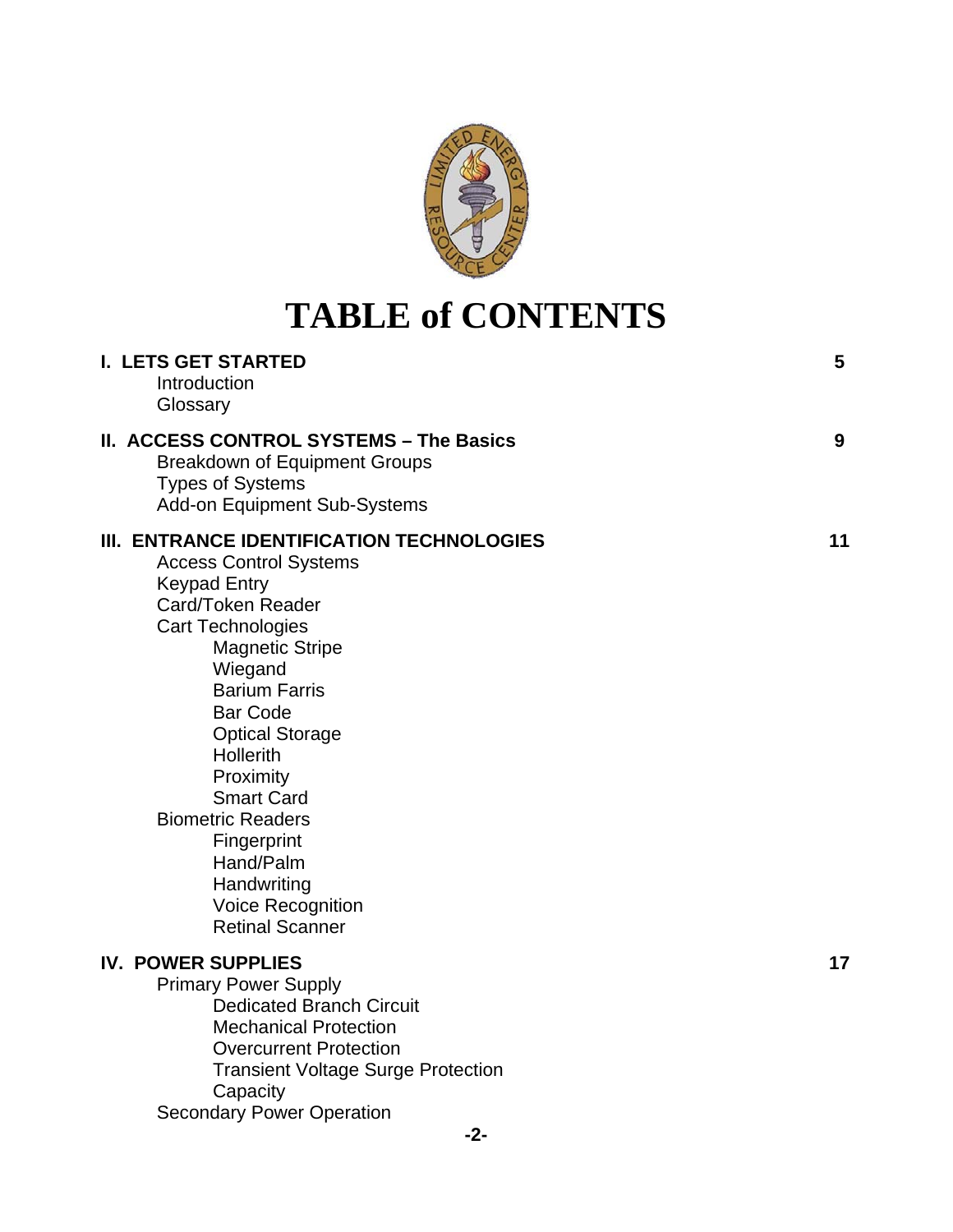#### **V. ELEMENTS OF SYSTEM DESIGN 21**

 System Design Guidelines – By Facility Usage Campus Systems Health Care Systems Lodging Systems **Office** Parking Lots

#### **VI. INSTALLATION REQUIREMENTS 24**

Fundamentals Equipment **Portal** Reader Locking Systems Position Sensors Portal Egress Free Egress RTE Manual. Automatic. Controlled Egress **Controllers**  Power Supplies Administrative Tools/Interface NFPA 5000

#### **VII. INSTALLATION 28**

System Installation Power Supplies Installation Equipment Location Interconnecting Control Units **Protection** Wiring **General Termination** Circuit Identification Strain Relief Service Loops Wire Gauge vs, Distance Routing of Cables Splicing of Interconnections Building-to-Building Wiring Transient Protection Signal Loss **Testing** Voltage Drop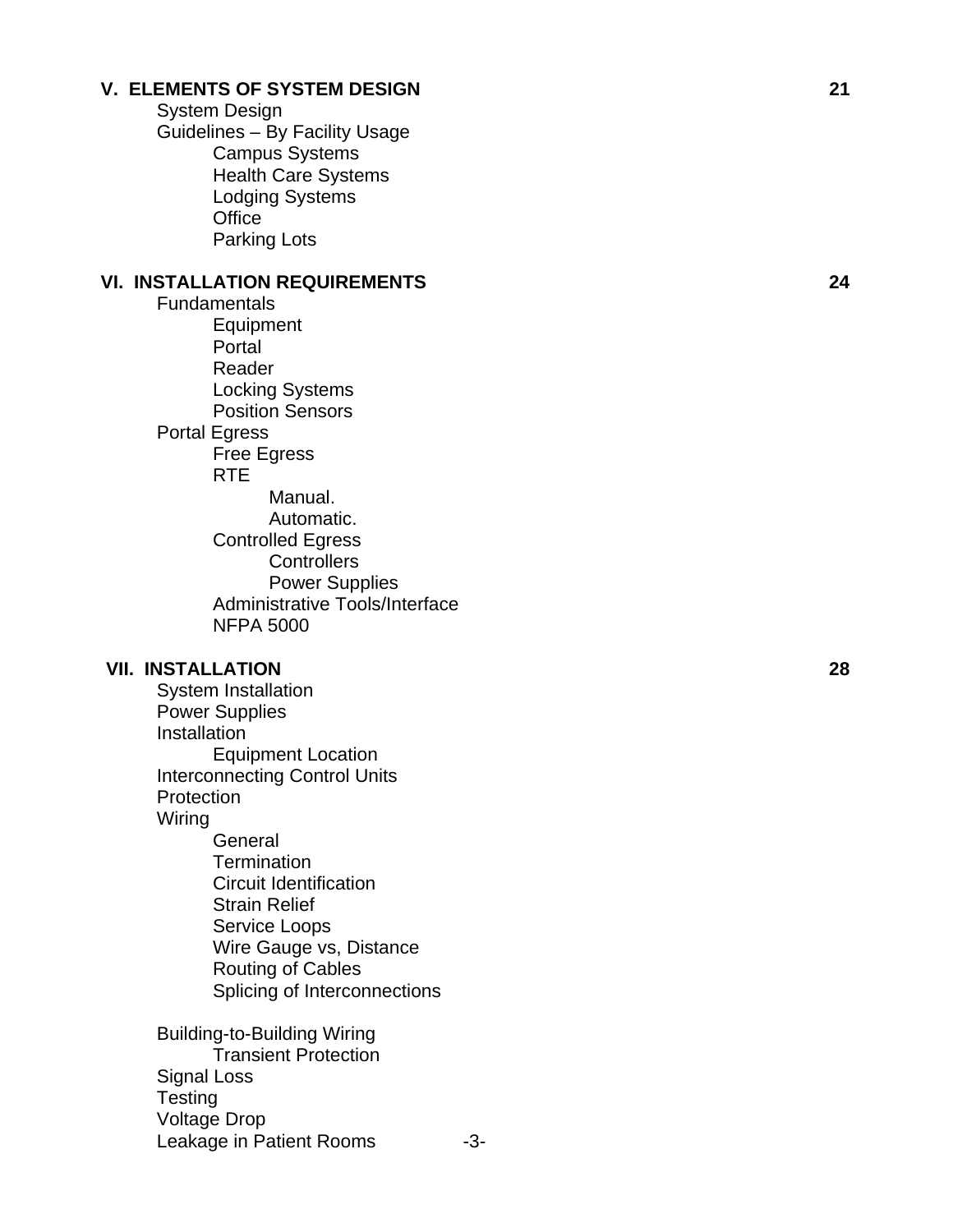| <b>VIII. PROPER CONNECTIONS</b><br><b>Types of Connections and Their Uses</b><br><b>Wire-Nut Connector</b><br>Crimp-Type Closed-End Connector<br><b>Power Connections</b><br><b>Proper Ground Connections</b><br><b>System Terminations</b><br><b>Connections for Supervised Circuits</b><br><b>Regulatory Compliance for Connections</b><br><b>Labeling System Connections</b> | 32 |
|---------------------------------------------------------------------------------------------------------------------------------------------------------------------------------------------------------------------------------------------------------------------------------------------------------------------------------------------------------------------------------|----|
| IX. SEPARATION FROM OTHER CIRCUITS AND EQUIPMENT<br><b>Conduit and Cable-Tray Systems</b><br><b>Other Equipment</b>                                                                                                                                                                                                                                                             | 34 |
| X. AS BUILT DOCUMENTATION<br><b>Risers</b><br><b>Interconnect Drawings</b><br><b>Marking Home-Run Cables</b><br><b>System Programming Records</b><br><b>Test Records</b><br><b>In-Service Training</b><br><b>Service Procedures</b>                                                                                                                                             | 35 |
| XI. INSPECTION AND SYSTEM TESTING<br><b>Electrical Inspection</b><br><b>Electrical Testing</b><br><b>Functional Testing</b><br><b>Load Testing</b>                                                                                                                                                                                                                              | 37 |
| <b>XII. MAINTANCE AND SERVICE</b><br>Documentation and Parts<br><b>Test Equipment Required</b><br>Periodic Testing<br>Problem Investigation<br><b>Corrective Action</b><br><b>Technical Assistance</b><br>Summery                                                                                                                                                               | 38 |

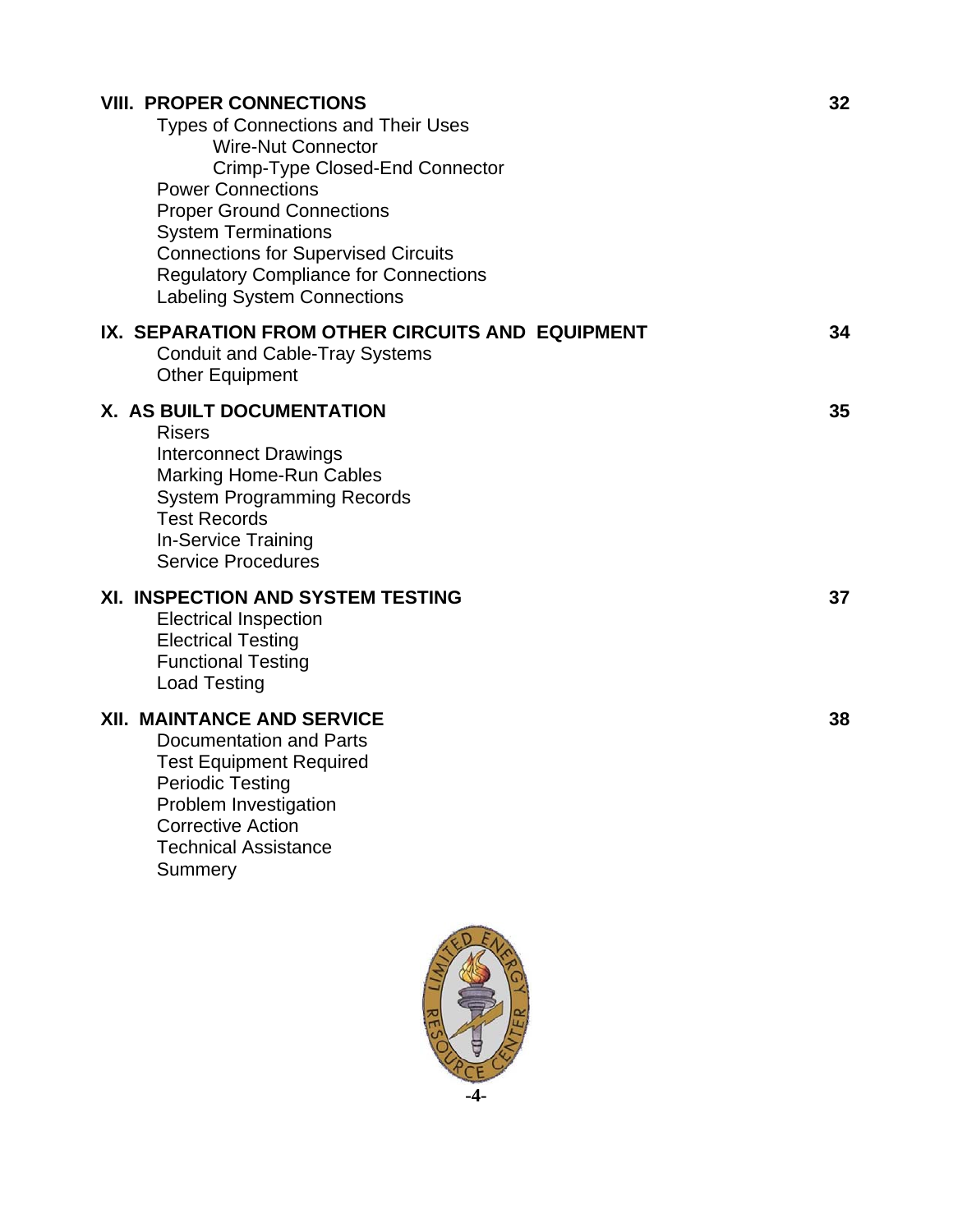

### **INTRODUCTION**

This manual was written using the outline set forth in NFPA 731. We have concentrated on specific areas of that document dealing directly with Access Control Systems. Those areas are Chapter 3 for Definitions, Chapter 4 on Power Supplies, and of course Chapter 6 on Access Control Systems.

Although we used NFPA 731 as the base document for this course we have noted the following other NFPA standards and there necessity if design and building of Access Control Systems.

| NFPA 1           | <b>Fire Prevention Code</b>                                                            |
|------------------|----------------------------------------------------------------------------------------|
| NFPA 70          | National Electric Code – the standard for all electrical installations                 |
| NFPA 72          | Fire Alarm Code                                                                        |
| <b>NFPA 101</b>  | Life Safety Code                                                                       |
| <b>NFPA 110</b>  | Standard for Emergency and Standby Power Systems                                       |
| <b>NFPA 730</b>  | Guide to Premises Security                                                             |
| <b>NFPA 5000</b> | <b>Building Construction and Safety Code</b>                                           |
|                  | Whomever we have guated NEDA, stordards we have no wouded them, hangfully, to make the |

Whenever we have quoted NFPA standards we have re-worded them, hopefully, to make them easier to understand.

Additionally, we have integrated information from other authoritative sources to round out the course.

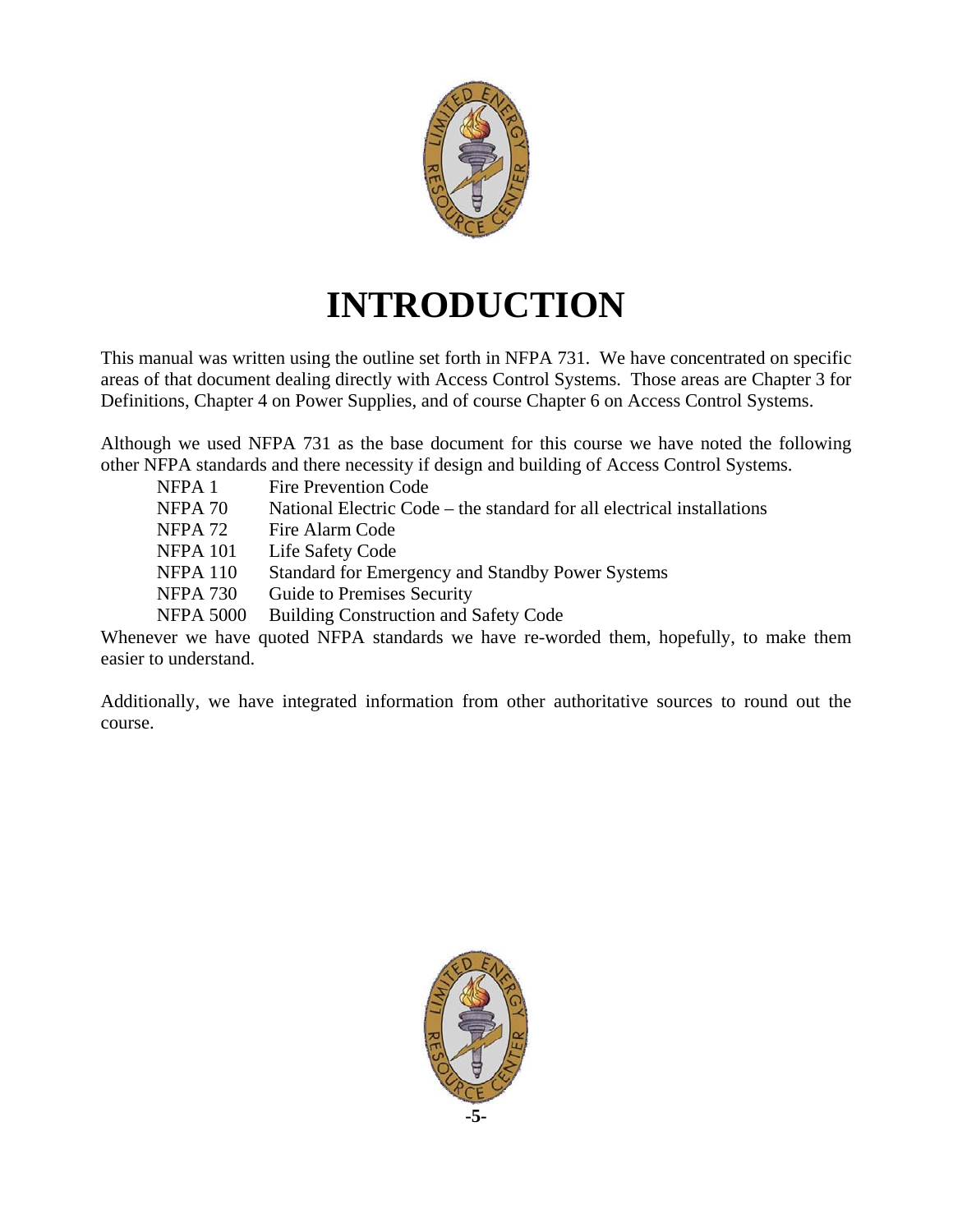

### **GLOSSARY**

The following glossary has been compiled from the National Fire Protection Association (NFPA) publications used to write this manual.

#### **DEFINITIONS USED IN ALL THE CODE LANGUAGE.**

**Approved**. Acceptable to the authority having jurisdiction.

**Authority Having Jurisdiction**. The organization, office, or individual responsible for approving equipment, materials, an installation, or a procedure.

**Labeled.** Equipment or materials to which has been attached a label, symbol, or other identifying mark of an organization that is acceptable to the authority having jurisdiction and concerned with product evaluation, that maintains periodic inspection of production of labeled equipment or materials, and by whose labeling the manufacturer indicates compliance with appropriate standards or performance in a specified manner.

**Listed**. Equipment, materials, or services included in a list published by an organization that is acceptable to the authority having jurisdiction and concerned with evaluation of products or services, that maintains periodic inspection of production of listed equipment or materials or periodic evaluation of services, and whose listing states that the equipment, material, or services either meets appropriate designated standards or has been tested and found suitable for a specified purpose.

**Shall.** Indicates a mandatory requirement.

**Should.** Indicates a recommendation or that which is advised but not required.

**Standard.** A document, the main text of which contains only mandatory provisions using the word "shall" to indicate requirements and which is in a form generally suitable for

mandatory reference by another standard or code or for adoption into law. Non-mandatory provisions shall be located in an appendix or annex, footnote, or fine-print note and are not to be considered a part of the requirements of a standard.

#### **GENERAL DEFINITIONS.**

**Access Control.** The monitoring or control of traffic through portals of a protected area by identifying the requestor and approving entrance or exit.

**Access Control Portals.** Access control portals are doors, gates, turnstiles, and so forth. Controls can be operational, technical, physical, or a combination thereof and can vary depending on type of credential, authorization level, day or time of day.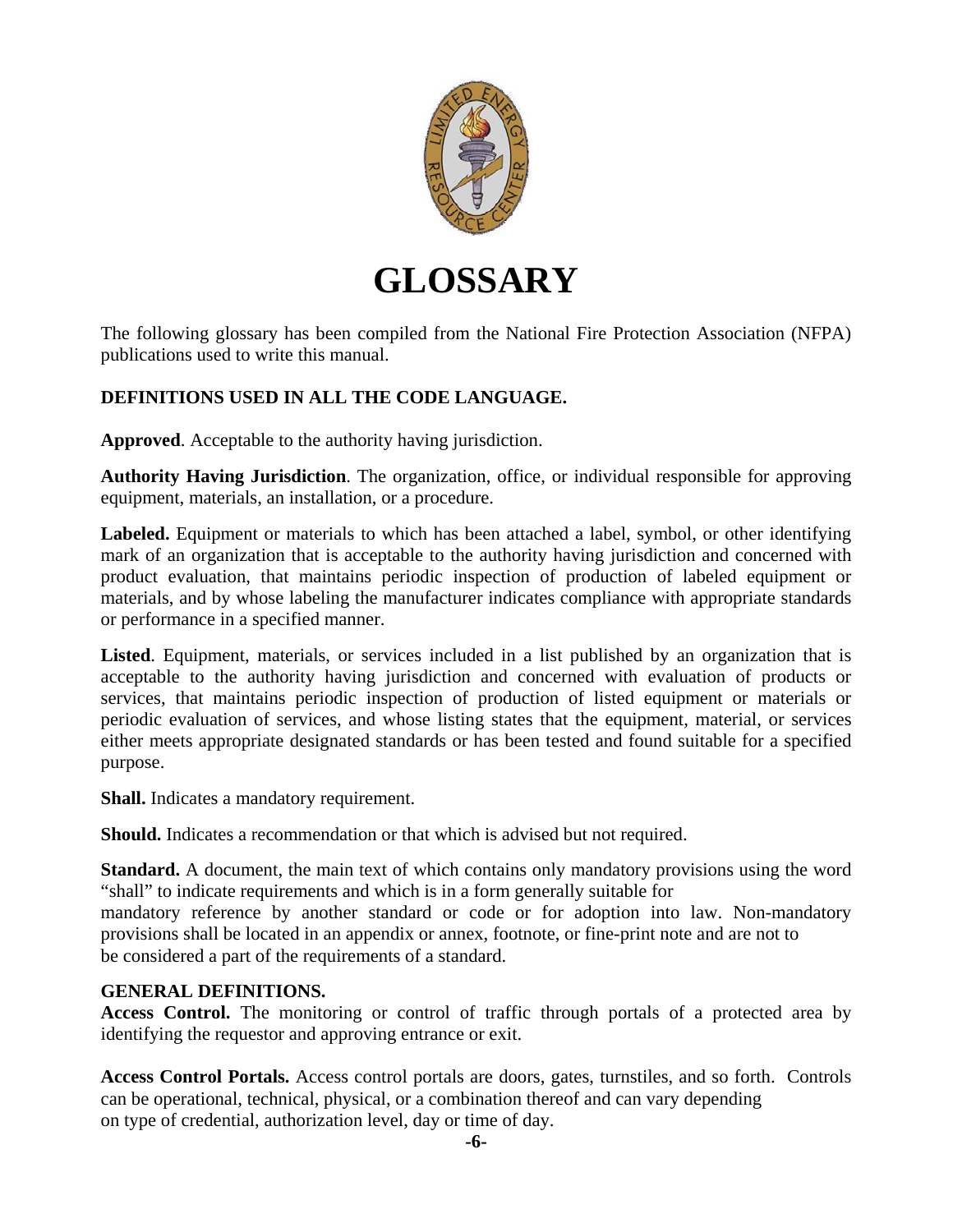**Active Lock.** An electric locking device that holds a portal closed and cannot be opened for egress by normal operation of the door hardware.

**Ancillary Functions.** Monitored points that are not security points but are incorporated into an electronic premises security system or outputs that are not necessary to the function of the electronic premises security system.

**Annunciator.** A unit containing one or more indicator lamps, alphanumeric displays, computer monitor, or other equivalent means on which each indication provides status information about a circuit, condition, system, or location.

**Closed Circuit Television (CCTV).** A video system in which an analog or digital video signal travels from the camera to video monitoring stations at the protected premises.

**Control Unit.** A system component that monitors inputs and controls outputs through various types of circuits. [*72*, 2002]

**Controller.** A control unit used to provide the logic in an access control system.

**Detection.** 

**Intrusion Detection***.* The ability to detect the entry or attempted entry of a person or vehicle into a protected area.

**Sound Detection***.* Recognition of an audio pattern indicative of unauthorized activity.

**Device.** 

**Initiating Device.** A system component that originates transmission of a change-of-state condition.

**Ambush Alarm Initiating Device.** An initiating device or procedure that personnel authorized to disarm the intrusion system at a protected premises can use to transmit a signal indicating a forced disarming of an intrusion detection system.

**Duress Alarm Initiating Device.** An initiating device intended to enable a person at protected premises to indicate a hostile situation.

**Holdup Alarm Initiating Device.** An initiating device intended to enable an employee of a protected premises to transmit a signal indicating a robbery has transpired.

**Signaling Device.** A device that indicates an alarm or abnormal condition by means of audible, visual, or both methods, including sirens, bells, horns, and strobes.

**False Alarm.** Notification of an alarm condition when no evidence of the event that the alarm signal was designed to report is found.

**Monitoring Station.** A facility that receives signals and has personnel in attendance at all times to respond to these signals.

**Position Sensor.** A device that indicates whether a portal is open or closed.

**Reader.** A device that allows an identification credential to be entered into an access control system.

**Record of Completion.** A document that acknowledges the features of installation, operation (performance), service, and equipment with representation by the property owner, system installer, system supplier, service organization, and the authority having jurisdiction.

**RTE.** Request to Exit sensor.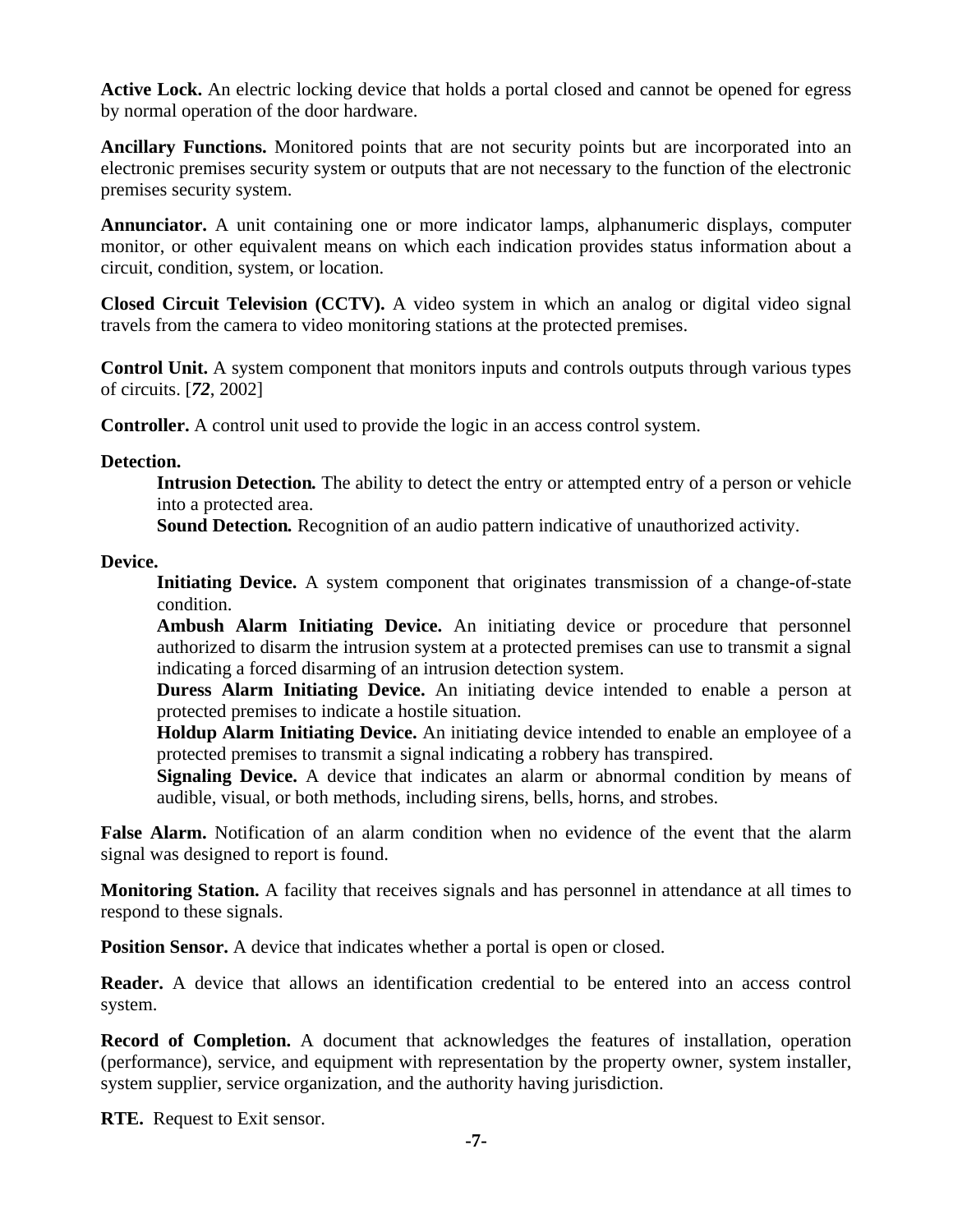**Safe.** An iron, steel, or equivalent container that has its door(s) equipped with a combination lock.

**Security Personnel.** Employees or contract service personnel charged with duties to aid in the protection at a protected premises.

#### **Signals.**

**Alarm Signals.** A signal indicating an unauthorized event at a protected premises.

**Supervisory Signals.** A signal indicating the need for action in connection with the supervision of guard tours, unverified exterior alarm, or environmental or other nonintrusion monitored point or system.

**Trouble Signals***.* A signal indicating a fault in a monitored circuit or component.

**Strain Relief.** Cable termination that provides structural rigidity of conductors under conditions of flexure.

#### **System.**

**Combination System.** A system of multiple control units that work together to provide one integrated control.

**Digital Imaging System (DIS).** A video system in which a digital video signal travels from the camera and can be viewed by any authorized user at or away from the protected premises.

#### **Duress Alarm System.**

**Private Duress Alarm System.** Asystem or portion thereof in which the action to activate the duress signal is known only to the person activating the device.

**Public Duress Alarm System.** A system or portion thereof in which the ability to activate a duress signal is available to any person at the protected premises.

**Electronic Premises Security System.** A system or portion of a combination system that consists of components and circuits arranged to monitor or control activity at or access to a protected premises.

#### **Holdup Alarm System.**

**Manual Holdup Alarm System.** A system or portion thereof in which the initiation of a holdup signal depends solely on operation of manually operated hand or foot initiating devices installed within the working area.

**Semiautomatic Holdup Alarm System.** A system or portion thereof in which the initiation of a holdup signal does not depend solely on operation of manually operated hand or foot initiating devices installed within the working area.

**Integrated System.** A control unit that includes other types of systems in addition to the electronic premises security system.

Partition System. A part of one control unit that through software acts as a separate control unit.

**Vault.** A room constructed of iron, steel, brick, concrete, stone, tile, or similar masonry units permanently built into or assembled on the premises and having an iron, steel, or equivalent door and frame with a combination lock.

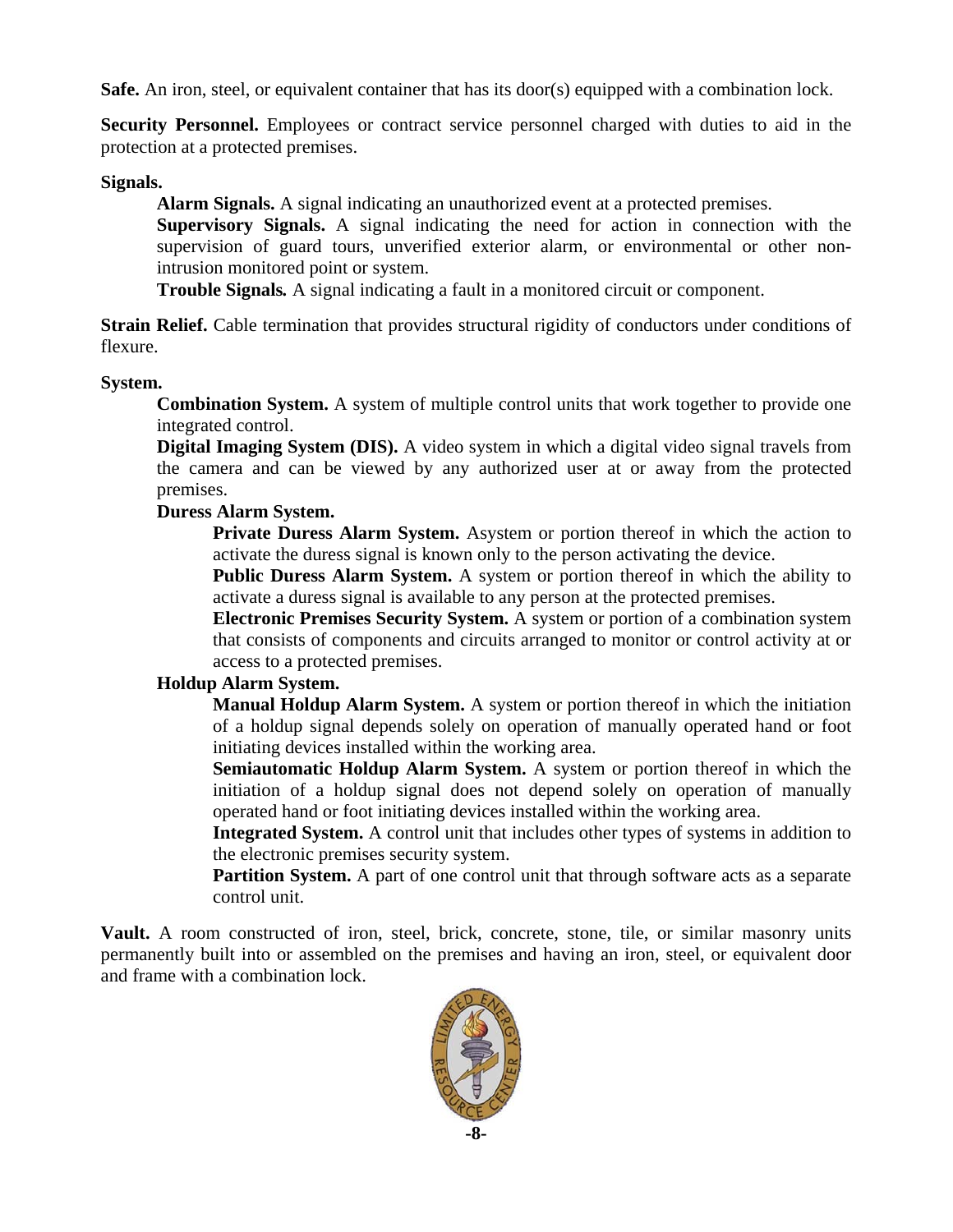

### **II. ACCESS CONTROL SYSTEMS – The Basics**

As a result of increased security awareness, there has been a move away from the traditional key and lock systems to more sophisticated access control systems. The technology used in access control systems ranges from simple push-button locks to computerized access control systems integrated with video surveillance systems. Regardless of the technology used, all access control systems have one primary objective — they are designed to screen or identify individuals prior to allowing entry. Since identification is the foundation of all access control systems, they generally require that the user be in possession of an identification credential.

**TYPES OF ACCESS CONTROL SYSTEMS.** Access control systems can be either of the standalone type or the multiple-portal type. While each type may perform essentially the same functions, stand-alone systems are limited in data storage and system features.

Access control systems can range from a small, relatively simple one-door system to highly complex, computer-operated systems capable of handling hundreds of doors and tens of thousands of individually encoded identification credentials. A basic system usually consists of the following:

- 1. a central processing unit (CPU),
- 2. a input device at each protected door,
- 3. a identification credential assigned to each user.
- 4. and a locking device.

A printer is often included to provide a record of all activity. The CPU is the brains of the system and is programmed with data on each user. The data can include an access level, which determines which doors may be entered by the user, and time zones, which define the hours of the day and days of the week a user may enter a door at a particular access level.

**IN GENERAL.** When the identification credential is presented to the reader, the requester's identification number is relayed to the CPU. The requester's access level and time zone are instantly checked by the computer. For a valid identification, the door lock, which can be an electronic or electro-magnetic lock or an electric strike, is released. If entry is attempted with a card that is not valid or if a card is used outside of its authorized time zone or at an unauthorized door, entry is denied, and an alarm is immediately generated.

Reader types are either swipe, in which the card is passed along an open slot; insertion, in which the card is pushed into the reader and withdrawn; or proximity, which requires that the card be moved within a certain distance of the reader.

In some card access control systems, improved security is achieved by requiring the user to present the card to a reader, as well as enter a unique passcode, a personal identification number (PIN), on a keypad. With this enhancement, the loss of a card will not compromise the system, since an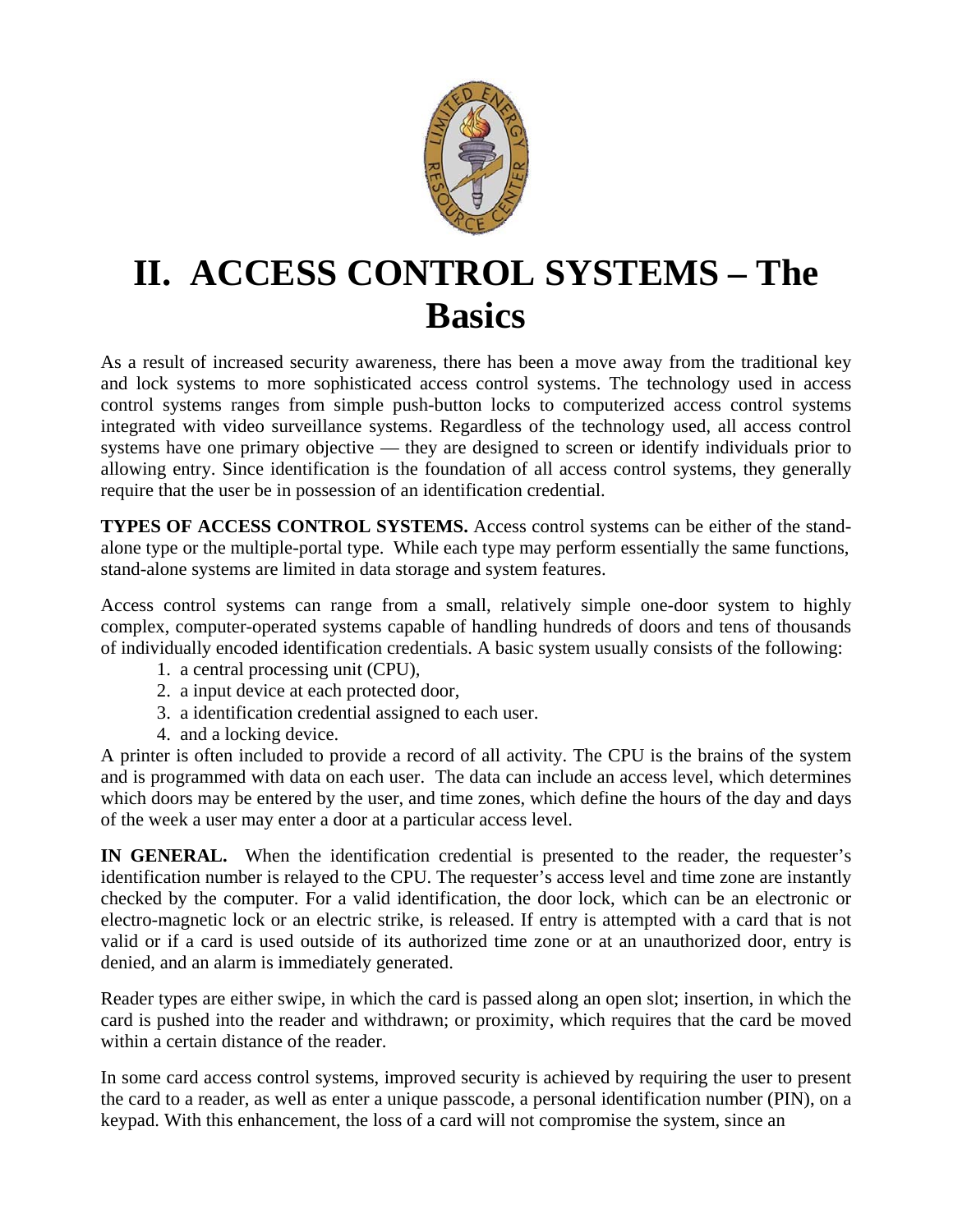unauthorized user would also need to know the PIN. The added security afforded by the card/PIN combination more than offsets the delay that results from the user having to enter a PIN.

**CARD TECHNOLOGIES.** There are at least nine different card-encoding technologies available:

- 1. Magnetic stripe,
- 2. Wiegand,
- 3. Proximity,
- 4. Barium ferrite,
- 5. Infrared,
- 6. Bar code,
- 7. Hollerith,
- 8. "Smart" card,
- 9. Optical storage.

To the basic four parts of the system we next need to look at "the add-ons" that complete the system. We, up to this point, have been dealing with "getting in". Now how do you get back out of the controlled area?

There are as many types of RTE devices as there is types of I.D. technologies to gain entrance. These fall into two basic groups:

- 1. RTE buttons
- 2. another reader to enter your card again to leave

OK! We have now designed a basic access system, it has the entry reader, processer, locking device, and RTE device, the person gaining entry has the I.D. device. NOW when we say the person has the I.D. device, that device could be as simple as a numerical code to enter on a keypad, it does not have to be a physical device like a card or fob.

Now let's look at some other items that are normally included in a access control system.

- 1. Door ajar alarm
- 2. Forced door alarm
- 3. Clock timing device (for restricting entry to specific times of the day)

4. Duress alarm (a different code to enter that lets someone enter but alerts the security personnel that they are being forced by a second person).

5. Integration with CCTV, burglar and fire alarm systems for a complete security system

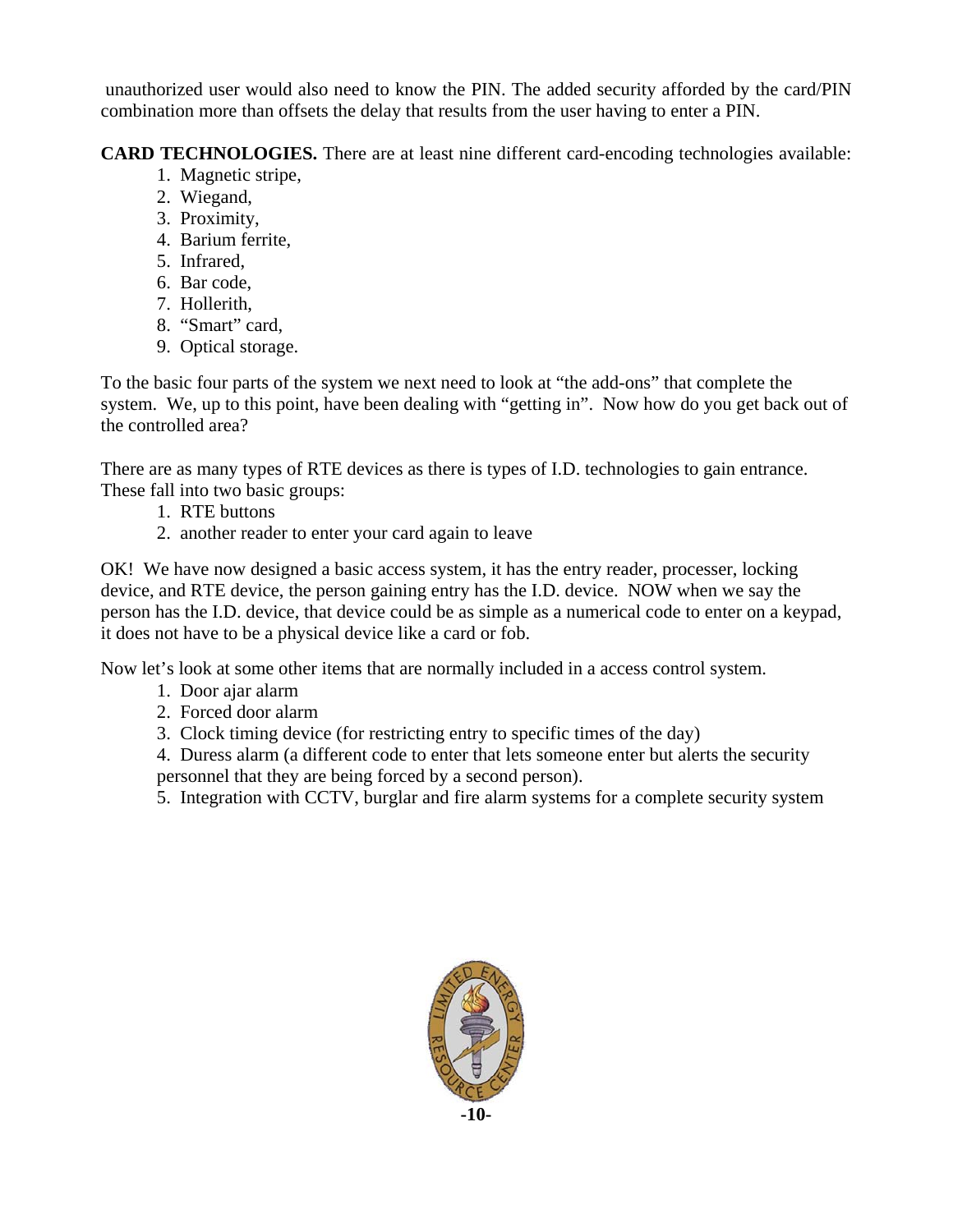

### **III. ENTRANCE IDENTIFICATION TECHNOLOGIES**

**ACCESS CONTROL SYSTEMS.** Access control systems can range from small, relatively simple one-door affairs to highly complex, computer-operated systems capable of handling hundreds of doors and tens of thousands of individually encoded identification credentials. A basic system usually consists of a central processing unit (CPU), a input device at each protected door, and an identification credential assigned to each user. A printer is often included to provide a record of all activity. The CPU is the brains of the system and is programmed with data on each user. The data can include an access level, which determines which doors may be entered by the user, and time zones, which define the hours of the day and days of the week a user may enter a door at a particular access level.

The two types of systems indicated above fall into these categories:

**Stand-Alone Systems.** Stand-alone systems are used to control access at a single entry point and are available either as one integral unit or as two separate components **—** a reader/keypad and a controller. While stand-alone systems can be networked, they generally do not require a CPU. Data for the entire user population is stored within the unit. The installation of a stand-alone system is simple, and thus cheaper, since there is no need to run wires to connect the unit(s) to the CPU.

**Multiple-Portal Systems.** Multiple-portal systems are part of a large network of readers and controllers that are connected to a CPU and that can regulate activities at more than one entry point at a time. Some systems are directly under the control of the CPU, while others are programmed to receive only periodic programming updates or to upload data according to a preprogrammed schedule. Installation costs for these systems are relatively high because of the need to interconnect the units to the CPU.

Now that we have taken a fast look at the overall systems parts lets look at, probably the most fascinating part of the system, the different types of input devices used in today's systems. We will start with breaking these devices down into groups.

- 1. Keypads
- 2. Card/Token readers
- 3. Biometric readers

Now let's take a closer look at each of these technologies.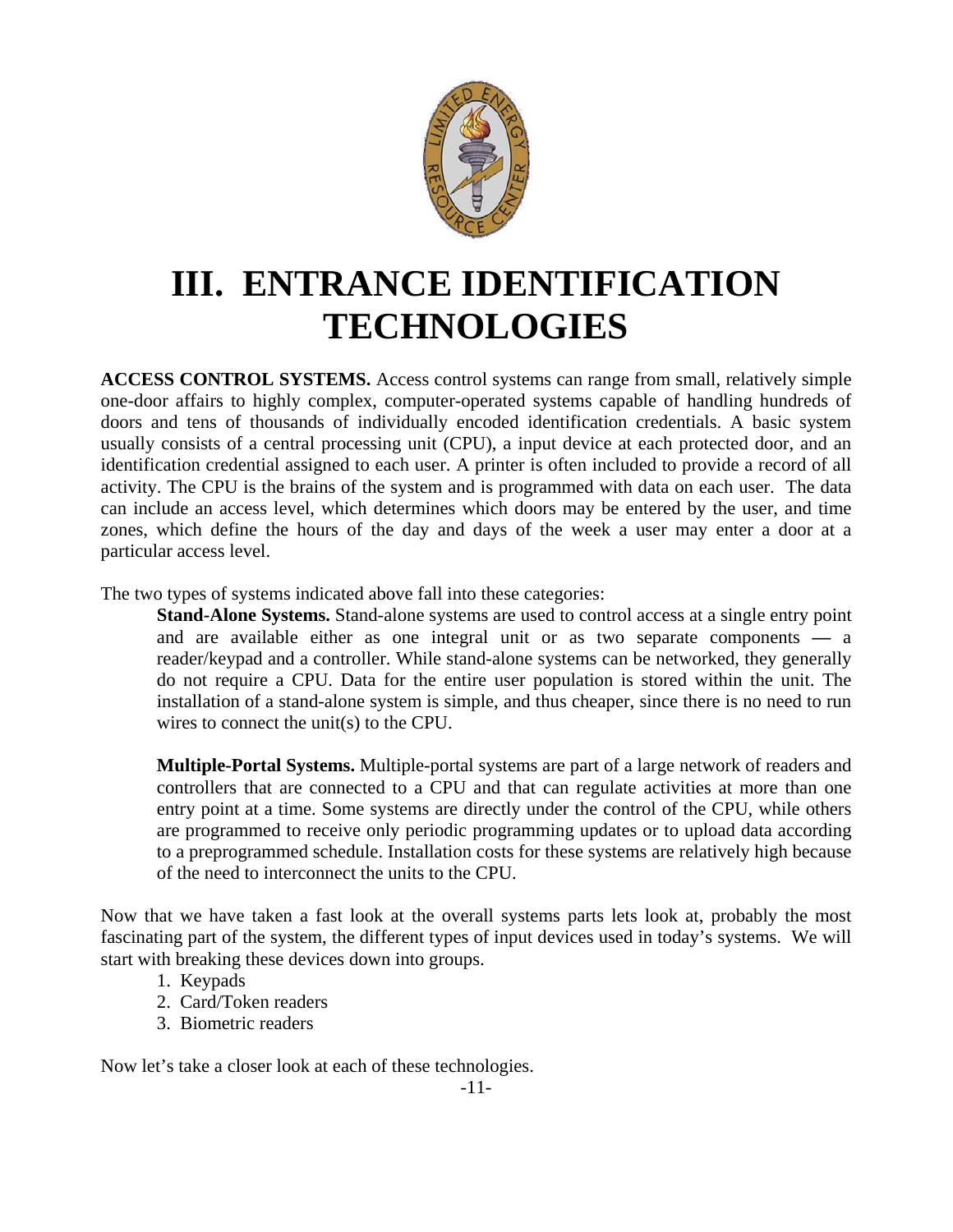#### **KEYPAD ENTRY**

The keypad entry system is the oldest and can be the simplest type of entry system. It can range, on the low end, from a simple keypad where all employees have the same code to enter, to a keypad that requires not only the code but some other type of ID to enter.

If you remember the James Bond movie "For your eyes only" you saw during the very first part of the movie, the parts of, what then was, were the two systems required to enter NATO security areas. The movie was true, in part. In the movie it showed a keypad that was completely blank, no numbers. To activate the keypad the person had to push the bottom left ENTER button. This caused the keypad to light up. Each time the keypad lights up the numbers show up in a different order (e.g. the 1 shows up in the 5 spot and the 5 in the 3 spot etc.). This "scramble" type keypad existed then as it still does now.

So let's recap. Keypads can be as simple as a single code entry type, to one that excepts individual codes for each person, to one that has individual codes and scrambles the numbers so someone looking from the side can't figure out what the code was, and finely add any of these to a secondary type of ID requirement to enter.

#### **CARD/TOKEN READERS**

Reader types are either swipe, in which the card is passed along an open slot; insertion, in which the card is pushed into the reader and withdrawn; or proximity, which requires that the card be moved within a certain distance of the reader.

In some card access control systems, improved security is achieved by requiring the user to present the card to a reader, as well as enter a unique passcode, a personal identification number (PIN), on a keypad. With this enhancement, the loss of a card will not compromise the system, since an unauthorized user would also need to know the PIN. The added security afforded by the card/PIN combination more than offsets the delay that results from the user having to enter a PIN.

**CARD TECHNOLOGIES.** There are at least nine different card-encoding technologies available: magnetic stripe, Wiegand, proximity, barium ferrite, infrared, bar code, Hollerith, "smart" card, and optical storage. The magnetically based technologies include magnetic stripe, Wiegand, and barium ferrite.

The optically based technologies are infrared, bar code, optical storage, and Hollerith. Proximity cards and some smart cards use radio signals to communicate with the reader. Surveys indicate that magnetic stripe, Weigand, and proximity technologies control over 80 percent of the market in terms of usage.

Selection of a technology involves several factors: encoding security, susceptibility of the reader to environmental hazards, resistance of the reader to vandalism, initial cost, and long-term cost, including card and reader replacement and reader maintenance costs.

**Magnetic Stripe.** This was the first card technology incorporated into access control systems and is the most commonly used today. It is the same technology that finds application in credit cards, ATM cards, debit cards, and a host of other uses. The cards are produced with a narrow strip of magnetic material fused to the back. Data are stored on the strips as a binary code in the form of narrow bars, some of which are magnetized and others not. The card is inserted or swiped through the reader and the code is read.

**(A)** There are two types of magnetic cards on the market today: the 300 Oersted and the 4000 Oersted, high coercivity card. The code on a 300 Oersted card can become scrambled when subjected to a magnetic field. The 4000 Oersted card is the preferred card, since the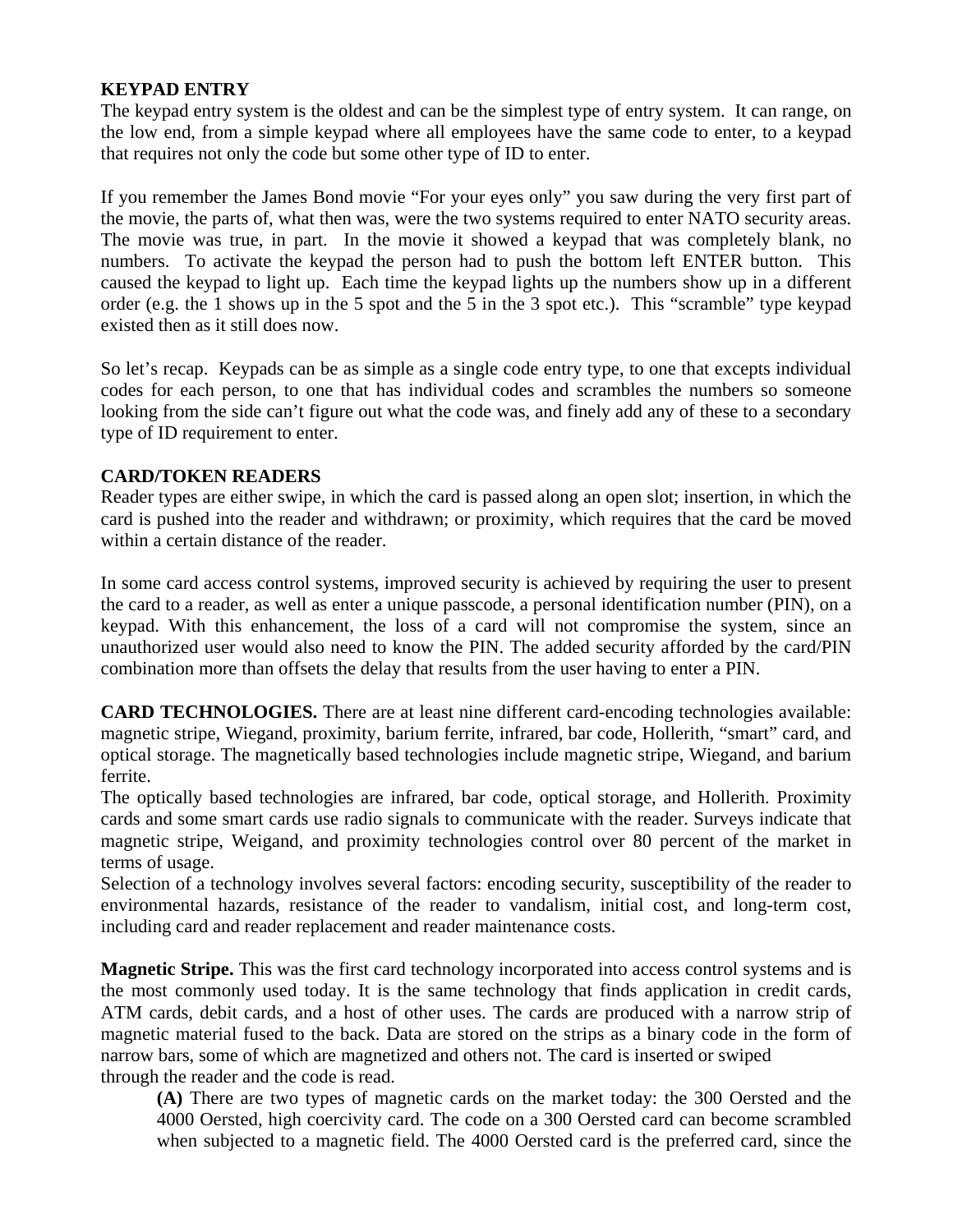material that comprises the magnetic stripe retains data better and is almost invulnerable to magnetic fields.

**(B)** Although relatively inexpensive and widely used, magnetic stripe cards are one of the most insecure cards in use. The card can be encoded with readily available encoding devices and, as such, should only be used in low-security applications. For higher security applications, the card should be used in combination with a passcode.

**©** Since there is direct contact between the card and reader, both components are subject to wear. The readers are vulnerable to weather and the environment, as well as vandalism, and need regular maintenance.

#### **Wiegand.**

**(A)** The operation of the Wiegand card is based on the use of short lengths of smalldiameter, ferro-magnetic wires that have been subjected to a patented twisting process that imparts unique magnetic properties to the wires. When exposed to a magnetic field in a reader, a current is induced in the wires that generate a signal for the reader to pick up.

**(B)** The Wiegand card provides a very high degree of security, since it is factory-encoded and extremely difficult to counterfeit or alter. It is also immune to electromagnetic (EM) and radio-frequency (RF) fields. The reader is completely sealed, which protects the working parts from the elements, and is capable of operating over wide temperature ranges. Weigand cards are relatively expensive when compared to other cards. They can only be encoded once, since the wires within them can only be magnetized one time.

**Barium Ferrite.** The barium ferrite card uses magnetized spots to create a code on the card that must match magnets in a reader to close a micro switch. The card has generally been used in highvolume, high-turnover applications, such as parking lots. It affords high encoding security and is relatively inexpensive to produce and encode. Older readers were of the insertion type and subject to high maintenance costs due to wear and the environment. Newer, state-of-the-art readers are of the proximity or "touch" type and use an array of electronic sensor devices installed behind a touch plate to read the magnetic spot patterns on the card.

#### **Infrared.**

**(A)** Data is stored on this card by means of a bar code written between layers of plastic. The card is read by passing infrared light through it. The bar code within the card casts a shadow on the other side that is read by an array of infrared light sensors. Encoding security is high because duplication is almost impossible.

**(B)** Although they provide a high degree of security, infrared cards are not in widespread use for access control because of high card and maintenance costs. The optical reader comes in both swipe and insertion styles and is subject to wear and contamination from the environment, requiring regular maintenance.

#### **Bar Code.**

**(A)** The bar code card also is not widely used for access control because encoding security is very low and the bar code strip can be easily damaged. Card encoding is accomplished at relatively low cost. Because the bar code card is an optical system, periodic cleaning and servicing of the reader is necessary.

**(B)** Bar code labels can be applied to magnetic stripe, Weigand, and other types of cards by simply affixing the label to an area of the card that does not contain information. These types of cards are called *dual technology* cards.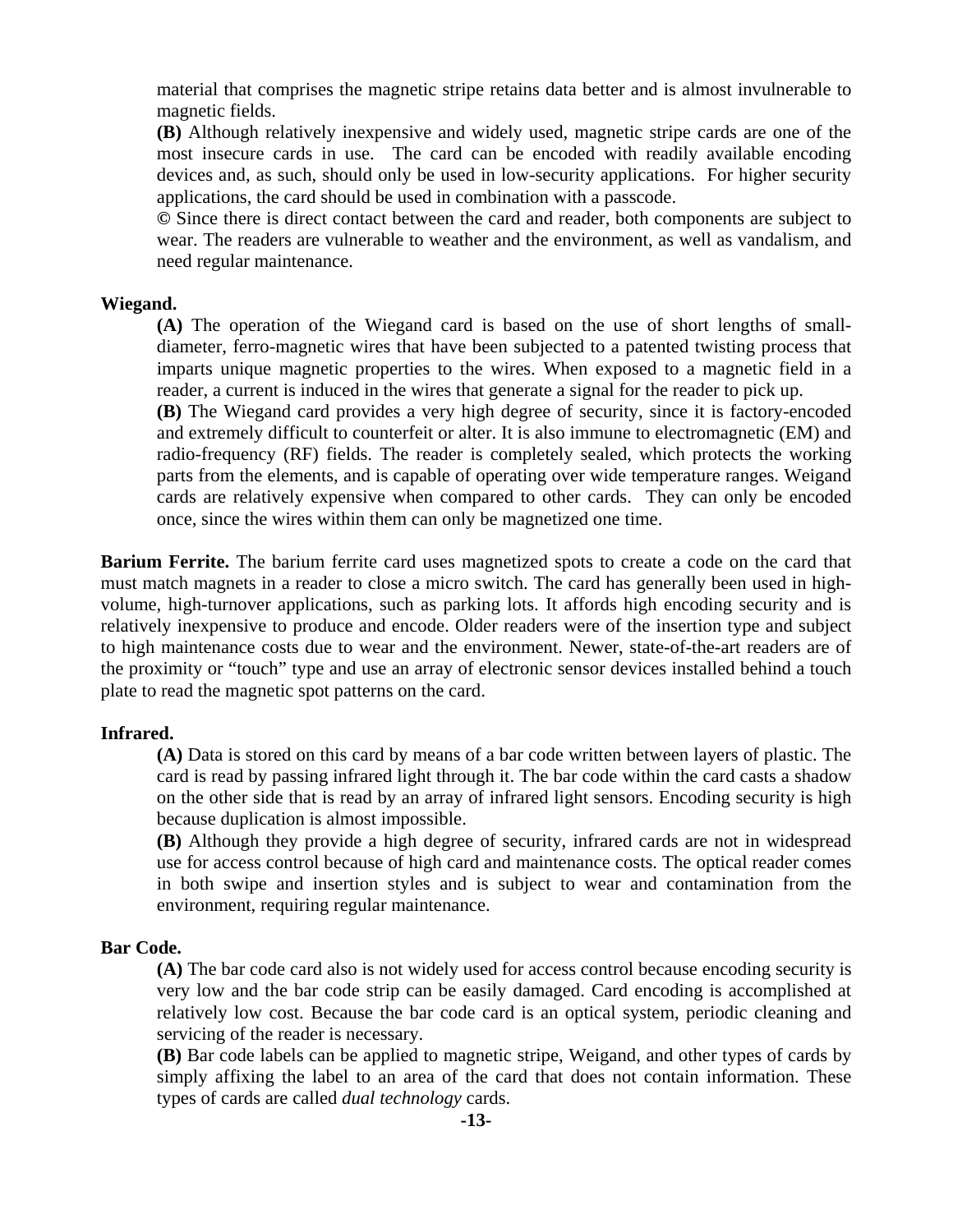#### **Optical Storage.**

**(A)** Information is written to an optical storage card by etching small pits into the surface of a reflective layer of plastic using a solid-state infrared laser. The reflective layer is sandwiched between two protective layers of plastic. More than four Mega Bytes of information can be written on the card. The data is secure from compromise, since the information on the card is usually in an encrypted format.

**(B)** The reader is equipped with a solid-state laser and generally a transport system that moves the card past the reader at a steady speed. Generally, the users are required to enter a passcode before inserting the card. Data is read from the card by systematically striking its surface with an infrared beam of light from the laser in the reader. A photo sensor reads the data from fluctuations in the reflected light. While relatively expensive as compared with other card technologies, optical storage cards are reusable. The readers and transport systems are initially expensive and require regular maintenance.

**Hollerith.** The Hollerith card is the oldest technology in use. Data is written on the card by punching holes in the card. The card is read by either passage of light through the holes or by fine contact brushes that connect with an electrical contact on the other side of the card through the holes. The plastic or paper card is very inexpensive, but the security is low. This optical-type card is commonly used in hotels as a replacement for key systems.

**Proximity.** Proximity identification credentials are of two types**—**active and passive. Both types of proximity identification credentials have a micro-miniature electronic tuned circuit and a switching mechanism buried within them, while active identification credentials also have a power source.

**(A)** Active identification credentials transmit a coded signal when they come within range of a proximity reader or when someone manually activates them. Other identification credentials transmit a signal continuously. Generally, a long-life lithium battery is used as the power source.

**(B)** Passive identification credentials rely on an electrostatic field generated by the proximity reader to cause them to transmit a unique coded signal that is received by the reader.

**(C)** Proximity technology has grown in popularity because of its convenient "hands-free" feature. An identification credential is simply waved in front of a reader to transmit the code. Operating ranges are usually from 2 in. to 12 in. The identification credential is factoryencoded and difficult to copy or counterfeit and affords good encoding security. Since there is no contact with the reader, identification credential life is generally long, and the reader can be installed inside, behind a wall or glass partition, to afford protection from the elements and vandals. The electronic circuits in the identification credentials, however, can be damaged if handled roughly.

**Smart Card.** "Smart card" is a generic term for a single card that serves many functions. The smart card is the state-of-the-art in access control technology. The basic card provides access control and can double as a photo I.D. card or debit card, as well as serving other functions.

**(A)** The card contains an integrated circuit in which can be stored all the information needed to identify and permit access, eliminating the necessity for a CPU. To function, a passcode must be provided before the card can be read. Some smart cards are powered by their own battery, while others rely on the reader to power them either directly by a set of external contacts or electromagnetically.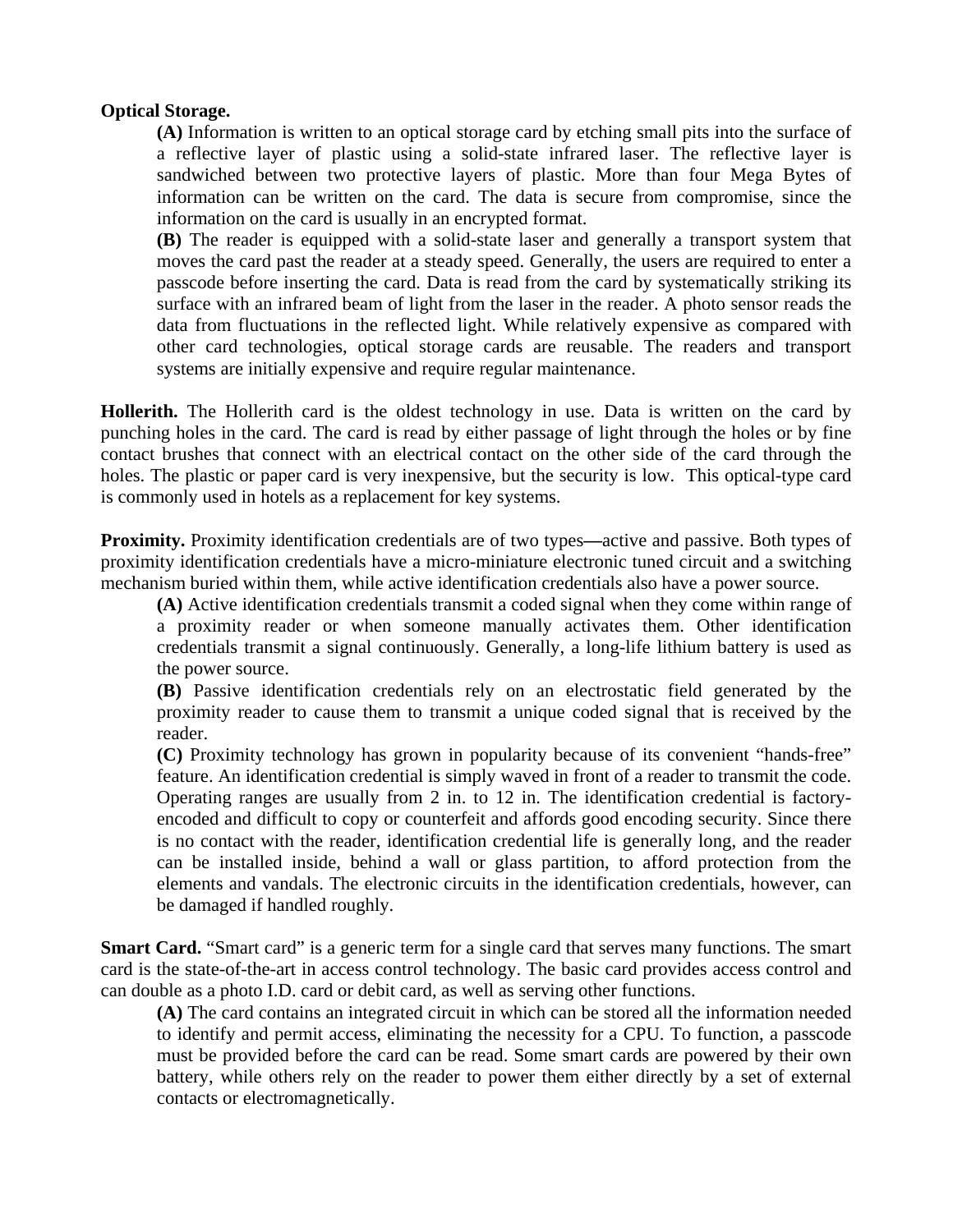**(B)** Because of their relatively high cost, at present, the smart cards find limited application. Their use is expected to grow substantially, since they provide a high level of security and can serve many other applications.

#### **BIOMETRIC SYSTEMS**

Establishing a person's identity can be based on three methods: something known by an individual (a password), something possessed by an individual (a card or key), and something physical about an individual (a personal characteristic). Biometric access control devices, or personal characteristic verification locks, rely on the latter method. Since duplication of individual physical characteristics is very rare, biometric devices, in theory, could offer the highest security possible. Biometric systems measure a unique characteristic of the person seeking access. These systems are classified as fingerprint, hand or palm geometry, handwriting, voice, and retinal verification systems. Typically, biometric readers are connected into a central processor, but can also be used alone.

**Fingerprint Verification Systems.** Fingerprint verification systems have been around for more than a decade. These systems identify an individual by matching stored fingerprints with live prints presented on an electro-optical scanner.

**(A)** Two types of systems have been developed for fingerprint identification. One system stores a laser picture or hologram on the access card and compares the user's print data to that stored on the card. In the other system, the fingerprint data is indexed in a computer and is called up by an access card or code issued to the user. The user places a finger onto the scanner, which optically scans it and compiles, in digital form, a list of significant features (minutiae) of the fingerprint and their locations. The minutiae, which consist of ridge endings and ridge branches, are then compared with the stored data.

**(B)** Fingerprint verification systems are considered to be very high in their relative resistance to counterfeiting; in more than 60 years of compiling fingerprints, the FBI has never found two sets of identical prints. However, the equipment is very costly and, according to some accounts, can be adversely affected by dirt or grime on the hands. For this reason, most fingerprint verification systems are programmed to give the user a second or third try, or request the use of an alternate finger, before rejection.

**Hand or Palm Geometry Verification Systems.** Hand geometry units identify a user by measuring the length and curvature of the fingers of the user's hand together with the degree of translucency of the fingertips and the webbing between the fingers. These measurements are then compared to that stored in a computer. The translucency test is intended to prevent the use of a synthetic "forged" hand. Palm geometry systems optically scan a section of the palm, recording creases, skin tone, and swirls for minute computer analysis. The disadvantages to the use of these systems are that both are very expensive and can be adversely affected by dirt or grime on the hands.

**Handwriting Verification Systems.** Handwriting verification systems are also referred to as signature dynamics verification. These systems are based on an examination of the dynamics of writing, that is, the speed, rhythm, and peculiar flourishes of a pen while writing a signature, rather than the end product of writing the signature itself. While a forger may be able to duplicate a signature, the dynamics of the signature cannot be falsified for the reason that writing is considered a ballistic motion that is done almost "reflexively," requiring very little conscious effort.

**(A)** Two methods are used in handwriting verification. One method uses a pen containing an accelerometer to record the dynamics of the signature and to compare it to the data stored on a computer. The other method uses a sensitive tablet that measures the pen's acceleration, pressure, and velocity as it sweeps through the signature.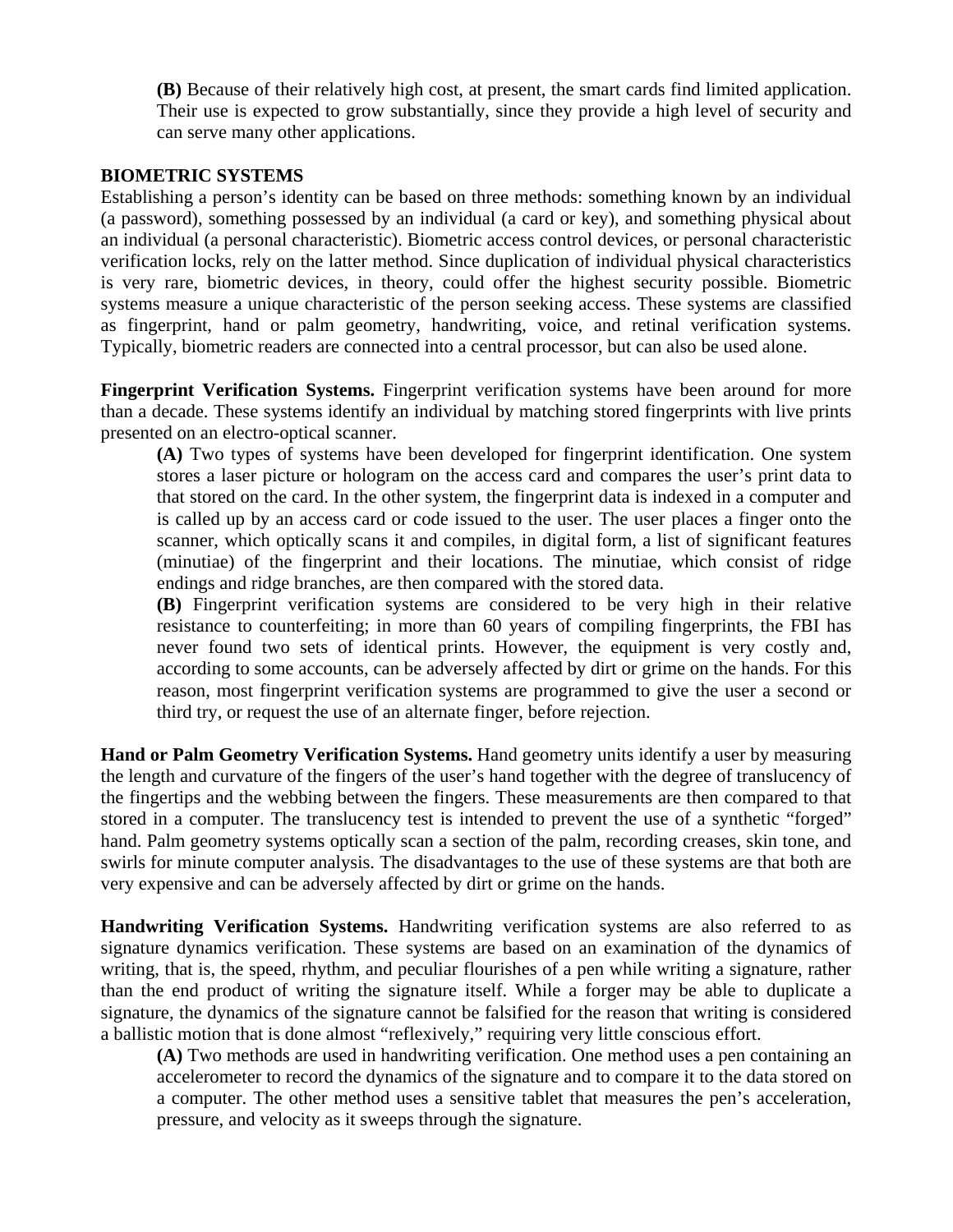**(B)** The greatest advantage to the use of handwriting verification systems in access control is that everyone is accustomed to and accepts signing their name to gain a certain privilege, such as cashing a check or paying with a credit card. On the other hand, fingerprint (or palm or hand geometry) verification carries an association with wrongdoing that many people may find objectionable.

**(C)** The major drawback to the use of handwriting verification is that of inconsistencies in writing one's signature. As was noted earlier, signature writing is a ballistic motion that requires little conscious effort. However, signing in on a verifier could result in a more conscious effort on the part of a legitimate user, resulting in inconsistencies. For this reason, handwriting verification systems use the average of three or four signature dynamics for the data stored in the computer. Inconsistencies would also come about as a result of an injury to the hand or fingers used in signing one's name.

**Voice Verification Systems.** Certain features of a person's speech, such as resonance, pitch, and loudness, can be used to identify the person. In voice verification systems, also known as speech recognition systems, the prospective user is enrolled by speaking certain key words or phrases into a microphone connected to a computer that translates features of the spoken words into quantitative terms for storage. To gain entry, the user speaks the same words or phrases into a microphone at the access-control point for comparison with that stored on the computer. However, because the voice can vary due to the weather, a cold (illness), stress, and other factors, voice recognition systems tend to be error-prone, limiting their commercial application.

**Retinal Verification Systems.** Retinal verification systems use the pattern of blood vessels within the retina of the eye, which is unique in everyone, as a means of identifying an individual. The user looks into an eyepiece that scans the retina with a safe low-level infrared light. The infrared light reflected back is converted into digital data that is compared to information stored in a computer. The limitation in retinal verification systems is that retinal patterns are not stable and can be altered by injury, illness, alcohol, or drugs. There also may be resistance on the part of an individual to look into the device.

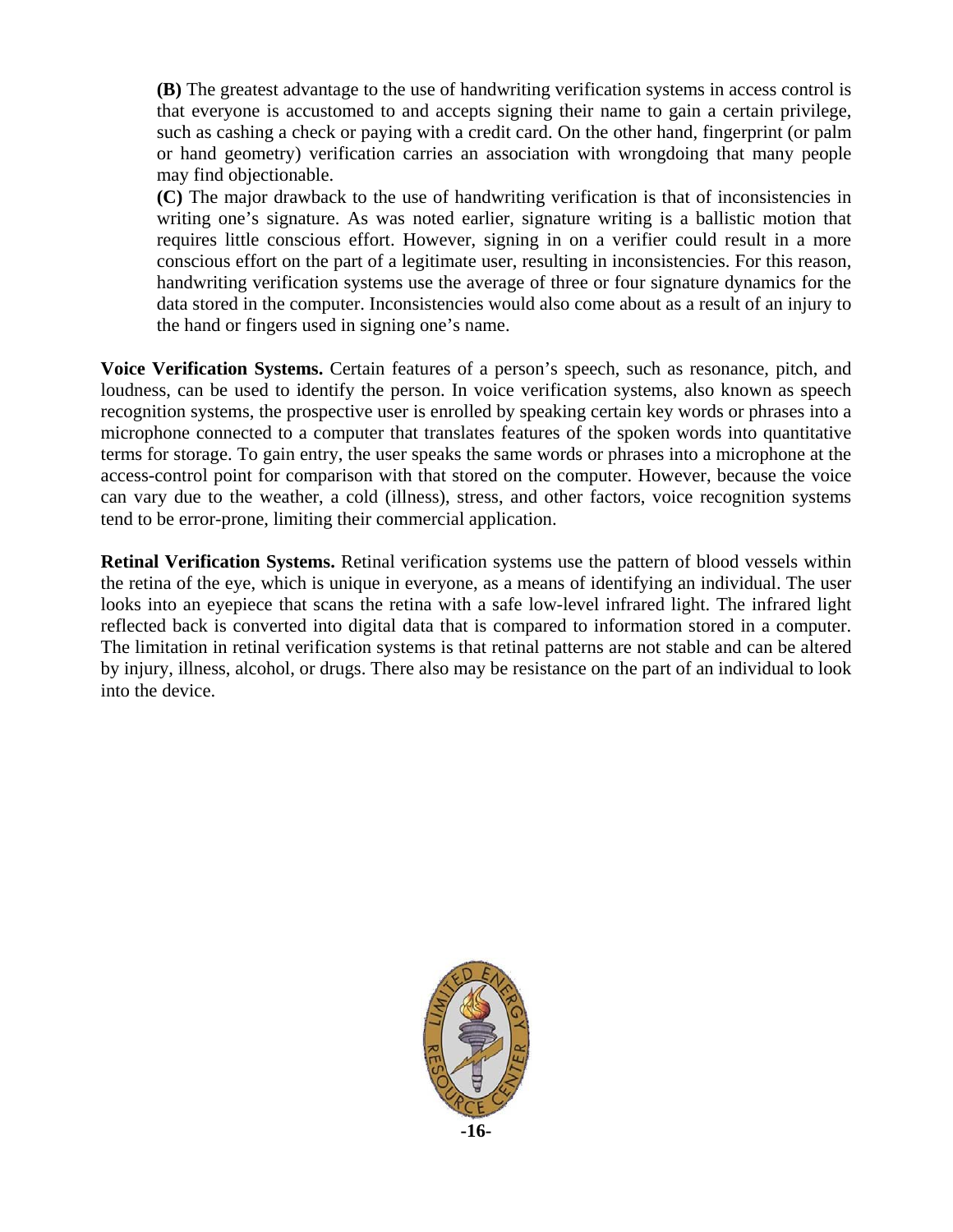

### **IV. POWER SUPPLIES**

Systems will be provided with at least two independent and reliable power supplies, one primary and one secondary (standby), each of which will be of adequate capacity for the application.

Where direct current (dc) voltages are employed, they will be limited to no more than 350 volts above earth ground.

#### **PRIMARY POWER SUPPLY**

**Dedicated Branch Circuit.** One of the following dedicated branch circuits will supply primary power:

(1) Commercial light and power

(2) An engine-driven generator or equivalent in accordance with this section (See Engine-Driven Generator Installation), where a person specifically trained in its operation is on duty at all times

(3) An engine-driven generator or equivalent arranged for cogeneration with commercial light and power in accordance with this section under Engine-Driven Generator Installation , where a person specifically trained in its operation is on duty at all times

The primary supply will have a high degree of reliability and adequate capacity for the intended service.

**Mechanical Protection.** Circuit disconnecting means are required to have a blue marking, it will be accessible only to authorized personnel, and will be identified as "PREMISES SECURITY CIRCUIT."

The location of the circuit disconnecting means will be permanently identified at the premises security control unit.

**Overcurrent Protection.** An overcurrent protective device of suitable current carrying capacity and capable of interrupting the maximum short-circuit current to which it can be subjected to will be provided in each ungrounded conductor.

**Transient Voltage Surge Protection.** A transient voltage surge protection device or circuit will be installed at or incorporated into the primary power supply for the following:

- (1) Microprocessor-based control units
- (2) Microprocessor-based sub-panels
- (3) Microprocessor-based annunciators
- (4) Other microprocessor-based equipment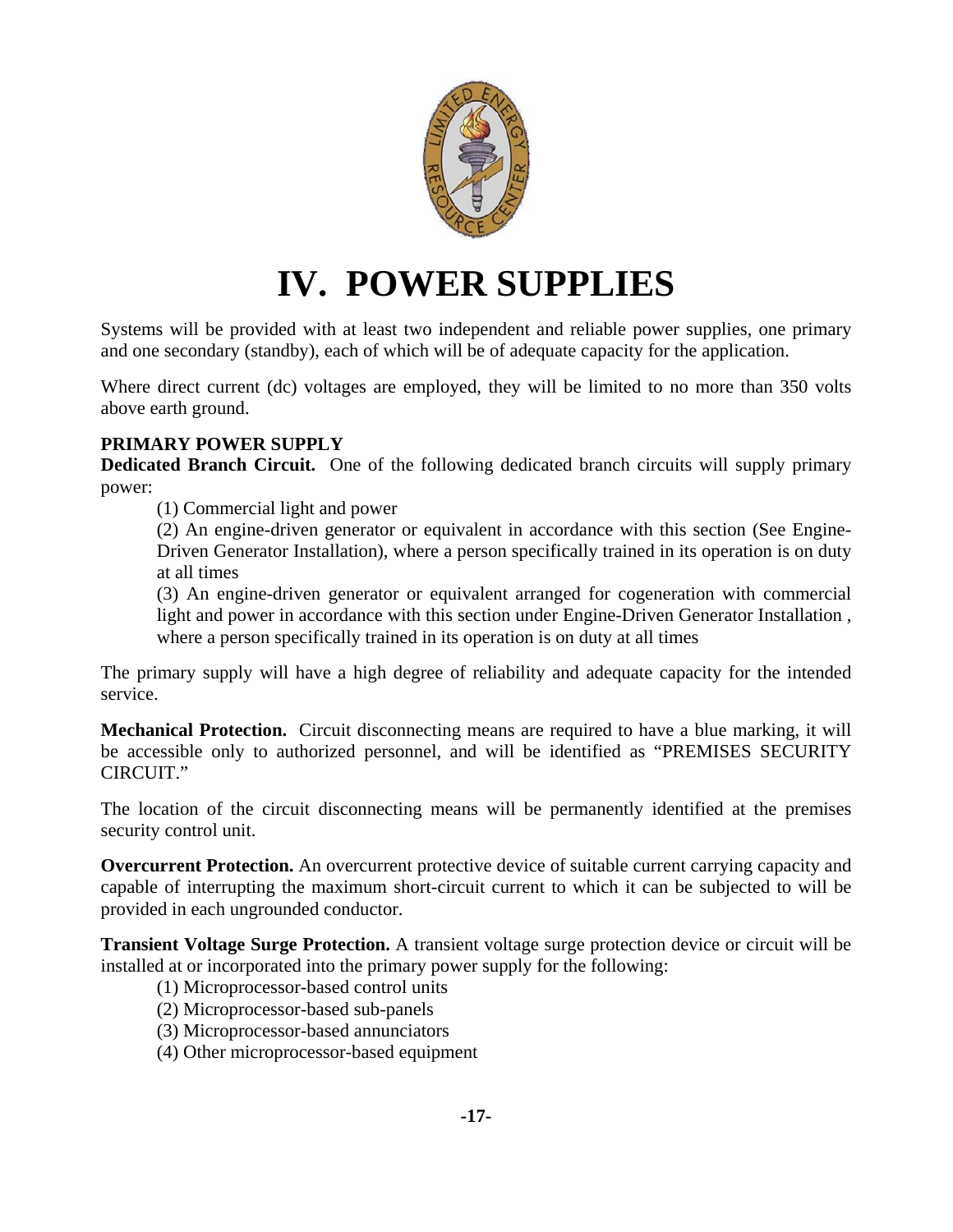**Capacity.** Under maximum quiescent load (system functioning in a non-alarm condition), the secondary supply will have sufficient capacity to operate an electronic premises security system for a minimum of 24 hours and, at the end of that period, shall be capable of operating all alarm sounding devices for 15 minutes, where required.

#### **SECONDARY POWER OPERATION**

Operation of secondary power will not affect the required performance of an electronic premises security system. The secondary (standby) power supply will supply energy to the system in the event of total failure of the primary (main) power supply or when the primary voltage drops to a level insufficient to maintain functionality of the control equipment and system components.

When primary power is lost or incapable of providing the minimum voltage required for proper operation, the secondary supply will automatically supply the energy to the system without loss of signals or causing transmission of an alarm.

For an integrated system, the secondary supply capacity described in this section will include the load of all premises security–related equipment, functions, or features that are not automatically disconnected upon transfer of operating power to the secondary supply.

The secondary supply will consist of one of the following:

(1) A storage battery dedicated to the electronic premises security system arranged in accordance with Storage Battery – Marking requirements

(2) A dedicated branch circuit of an automatic-starting engine driven generator arranged in accordance with **NFPA 70** *National Electrical Code***, Article 700**, and **NFPA 110,**  *Standard for Emergency and Standby Power Systems*, and, storage batteries dedicated to the electronic premises security system with 15 minutes of capacity under maximum alarm load

(3) An emergency generating system as defined in **NFPA 70,** *National Electrical Code***, Article 700** 

The secondary power system will produce the same alarm and trouble signals and indications, excluding the ac power indicator, when operating from the standby power source as are produced when the unit is operating from the primary power source.

**Continuity of Power Supplies.** The secondary power supply will automatically provide power to the electronic premises security system within 10 seconds, whenever the primary power supply fails to provide the minimum voltage required for operation.

Required signals will not be lost, interrupted, or delayed by more than 10 seconds as a result of the primary power failure.

Storage batteries dedicated to the electronic premises security system or an uninterruptible power supply (UPS) arranged in accordance with the provisions of **NFPA 111,** *Standard on Stored Electrical Energy Emergency and Standby Power Systems***,** and will be permitted to supplement the secondary power supply to ensure required operation during the transfer period.

Where a UPS is employed, as in the above paragraph, a positive means for disconnecting the input and output of the UPS system while maintaining continuity of the power supply to the load will be provided.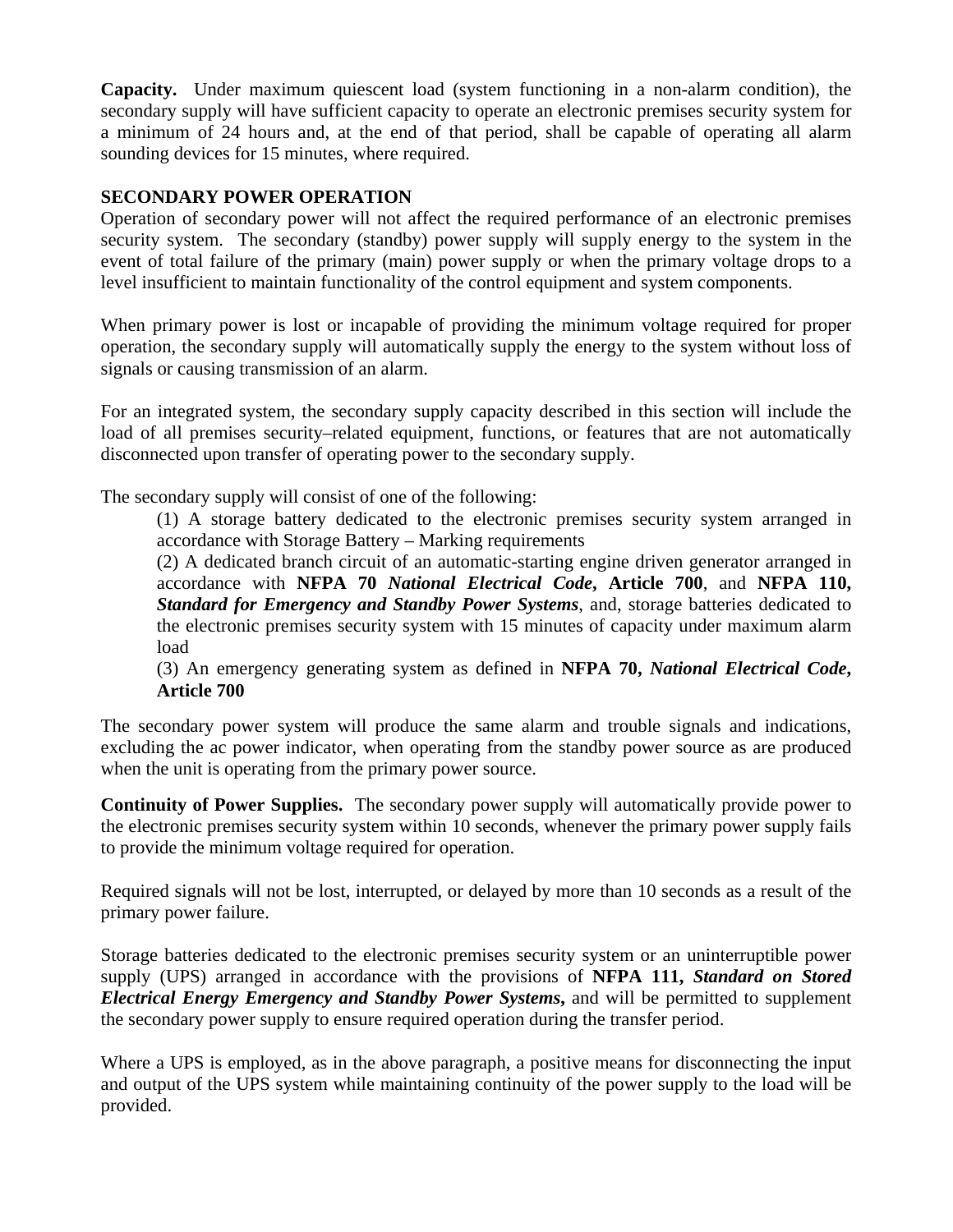**Storage Batteries. Marking.** Batteries will be permanently marked with the month and year of manufacture.

**Replacement.** Batteries will be replaced in accordance with the recommendations of the electronic premises security equipment manufacturer.

Sealed lead-acid batteries will be replaced within 5 years of manufacture.

**Location.** Storage batteries will be located so that the premises security equipment, including overcurrent devices, are not adversely affected by battery gases and shall conform to the requirements of **NFPA 70,** *National Electrical Code***, Article 480**.

Cells will be insulated against grounds and crosses and shall be mounted securely in such a manner so as not to be subject to mechanical injury.

Racks will be protected against deterioration.

If not located in or adjacent to the electronic premises security system control unit, the batteries and their charger location will be permanently identified at the premises security control unit. In-line overcurrent protection will be located between the secondary power supply batteries and the secondary power supply.

**Battery Charging.** A means shall be provided to automatically maintain the battery fully charged under all conditions of normal operation.

A means shall be provided to recharge batteries within 24 hours after fully charged batteries have been subject to discharge.

Upon attaining a fully charged condition, the charge rate shall not result in battery damage.

**Overcurrent Protection.** The batteries will be protected against excessive load current by overcurrent devices.

The batteries will be protected from excessive charging current by overcurrent devices or by automatic current limiting design of the charging source.

**Charger Supervision.** Supervision means appropriate for the batteries and charger employed will be provided to detect a failure of battery charging and initiate a trouble signal in accordance with *NFPA 731 Section 5.1.1.1.* 

**Engine-Driven Generator Installation.** The installation of engine-driven generators shall conform to the provisions of **NFPA 70,** *National Electrical Code***, Article 700**, and **NFPA 110,** *Standard for Emergency and Standby Power Systems***.** 

#### **SYSTEM FUNCTIONS.**

**Electronic Premises Security System.** Electronic premises security system functions will be permitted to be performed automatically.

The performance of electronic premises security system functions will not interfere with power for fire alarms, lighting, or operation of elevators or other building control systems.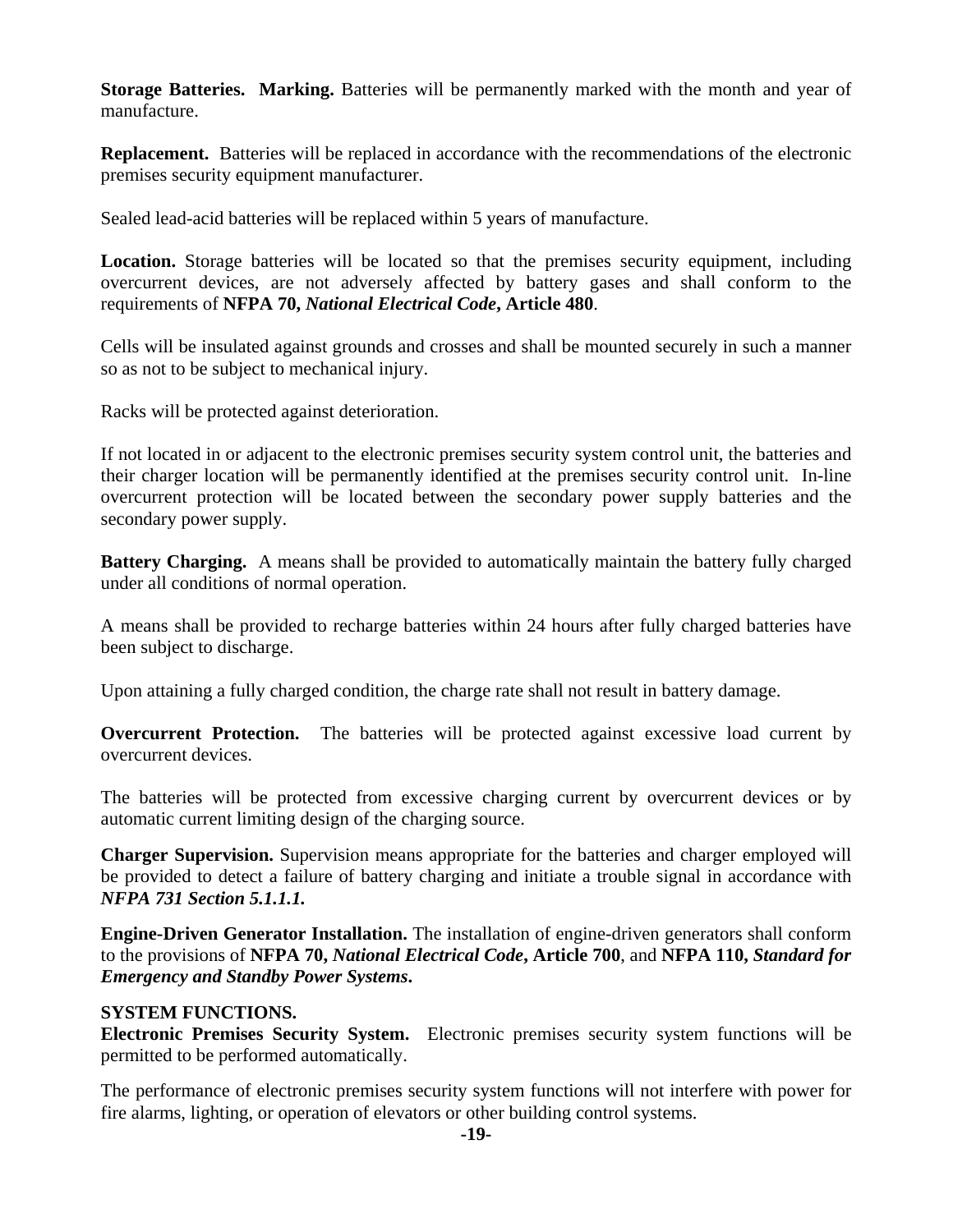The performance of electronic premises security system functions will not preclude the combination of other services requiring monitoring of operations.

**Time Delay.** The time delays will be determined by other sections of this standard.

**Distinctive Signals.** Electronic premises security system alarms, supervisory signals, and trouble signals will be distinctively and descriptively annunciated.

#### **PREFORMANCE & LIMITEATIONS.**

**Voltage, Temperature, and Humidity Variation.** Equipment will be designed so that it is capable of performing its intended functions under the following conditions:

(1) At 85 percent and at 110 percent of the nameplate primary (main) and secondary (standby) input voltage(s)

(2) At ambient temperatures of  $0^{\circ}$ C (32 $^{\circ}$ F) and 49 $^{\circ}$ C (120 $^{\circ}$ F)

(3) At a relative humidity of 85 percent and an ambient temperature of 30°C (86°F)

**Damp, Wet, or Exterior Environments.** Equipment intended for use in damp, wet, or exterior environments is required to be listed for its use and location.

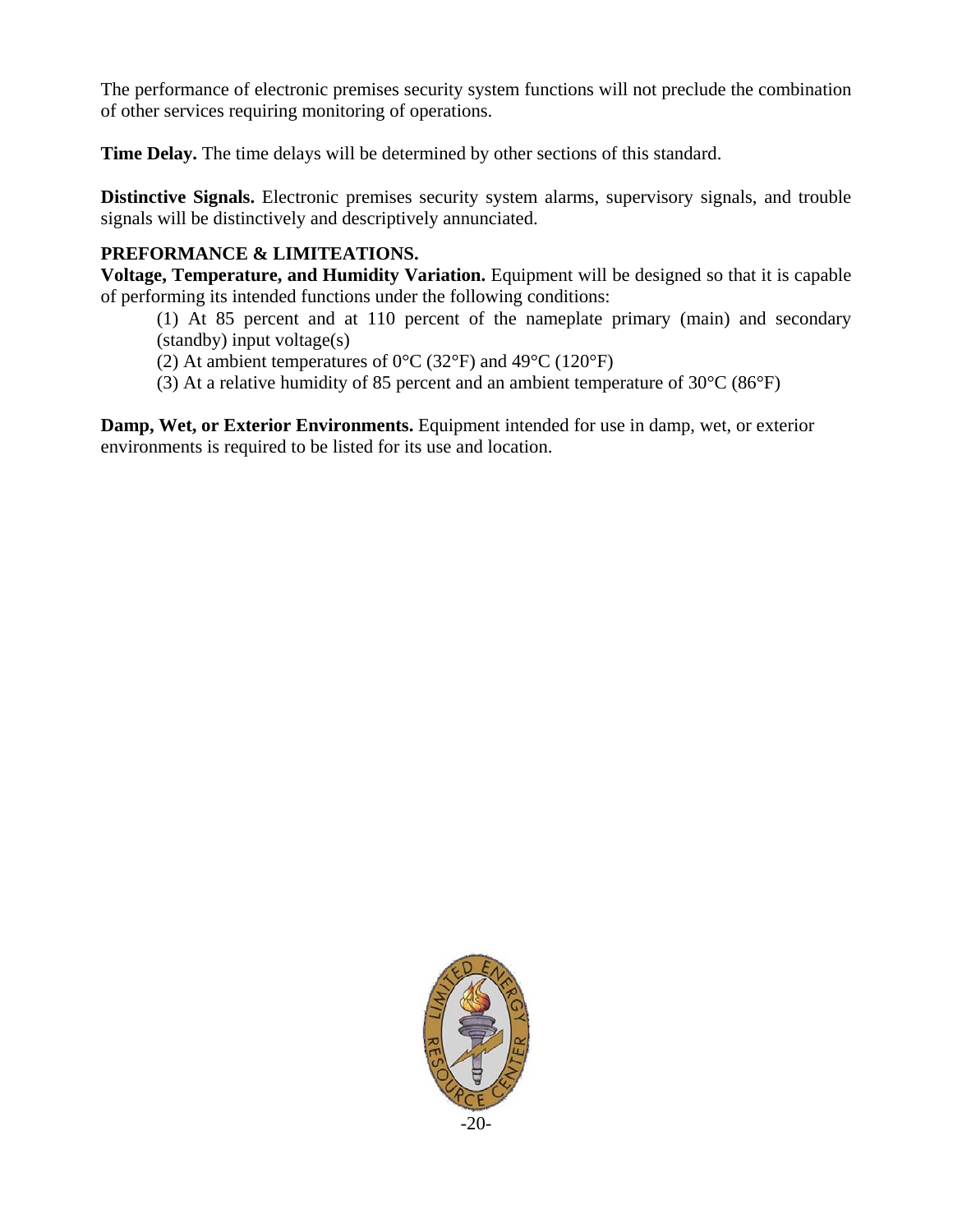

# **V. ELEMENTS OF SYSTEM DESIGN**

#### **SYSTEM DESIGN**

Persons who are experienced in the design, application, installation, and testing of electronic premises security systems will develop plans and specifications in accordance with **NFPA 731 Standard for the Installation of Electronic Premises Security Systems**.

The system designer will be identified on the system design documents. Evidence of qualifications will be provided when requested by the authority having jurisdiction (AHJ).

Qualified personnel will include, but not be limited to, the following:

(1) Equipment manufacturer trained and certified personnel

(2) Personnel licensed and certified by state or local authority

(3) Personnel certified by an accreditation program acceptable to the authority having jurisdiction (AHJ)

**AHJ Approval.** All systems will be installed in accordance with the specifications and standards approved by the AHJ.

**Site Inspection.** The site will be inspected for environmental factors that affect the operation of the electronic premises security system.

**Environment.** The devices installed will perform their intended functions in the environmental conditions at the protected premises.

**Equipment Mounting.** Devices, appliances, and control units will be located and mounted so that accidental operation or failure is not caused by vibration or jarring.

#### **GUIDELINES BY PREMISES USAGE**

**Campus Access Control Systems.** With the increased security awareness on campuses, there has been a move away from the traditional key and lock systems to more sophisticated access control systems. One of the major advantages of access control systems is the ease with which codes can be changed to delete lost or stolen identification credentials from the system.

These access control systems can range from basic systems that operate a single lock on a door to computer-operated systems that electronically tie together hundreds of locks. In these systems, an identification credential serves as a key to operate the lock on a door. Because of this, the same principles of key control apply to the issuance of identification credentials.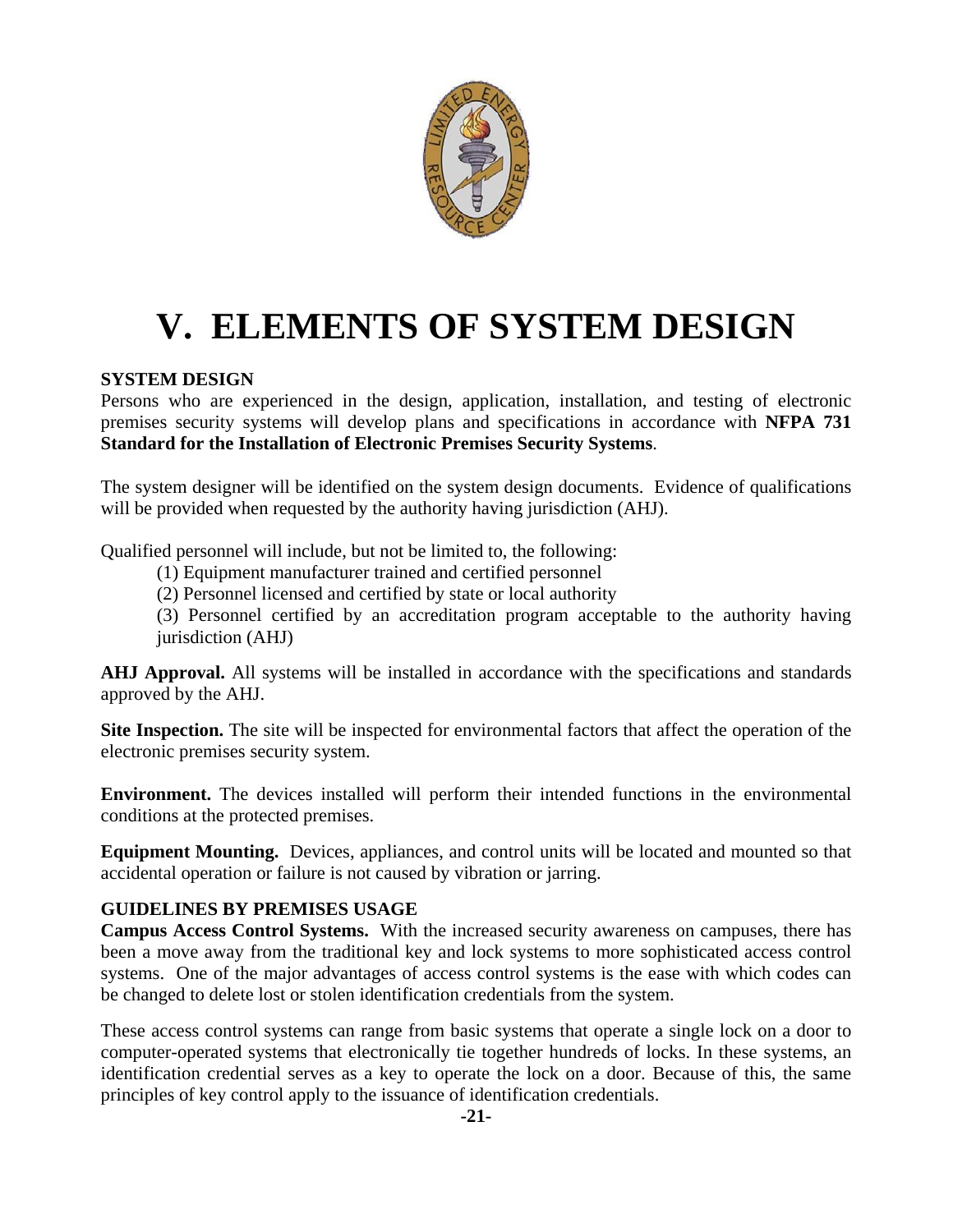New technologies are available with cards that can perform a variety of functions. In addition to being a photo ID and access card, the card can also function as library card, debit card, meal-plan card, and long-distance telephone card.

**Health Care Facilities.** Building access control measures should include those described herein:

**(A)** Every consideration should be given to establishing a program to control access by personnel, vendors, and visitors.

**(B)** Identification cards need to be issued to all employees, physicians, volunteers, students, and contract staff in accord with the hospitals security assessment. The cards should have, as a minimum, a photograph of the bearer, at least the bearer's first name, and the bearer's position title. Employees should be required to display their identification cards at all times. **I** Visitors should not be able to access patient areas without passing the reception area. Facilities should consider the use of visitor logs or badges.

**(D)** Access to uniforms, such as for maintenance workers, and, if possible, patients' gowns, and doctors' scrubs should be controlled. When intruders are able to obtain such garments, they are able to blend in with health care staff.

**(E)** A messenger center for packages, flowers, and other deliveries should be established. Messengers should not be allowed to roam the building freely.

**Lodging Facilities.** Although they are open to the general public, a lodging facility is a private property. Management should monitor and, when necessary, control the access of persons onto the premises. The following should be considered:

(1) Building access should be limited to authorized people only.

(2) All exterior entry points to the facility, except the lobby entrance, should be equipped with automatic door closers and locks.

(3) A program to ensure, that during nighttime hours, every remote and/or unattended entrance is locked. This cannot conflict with fire and emergency exit requirements.

**Office Facilities.** All exterior entrances into the facility should be equipped with automatic door closers and secure locks.

Perimeter entrances during non-business hours, should be secured. Only certain entry points should be designated for after-hours access. A program should exist to ensure that entrances that are not needed for entry or exit are secured. That program **cannot** conflict with fire and building code exit requirements.

It is best if all exterior entrances to the building be adequately illuminated.

Identification credentials should be issued to all employees and tenants. The cards should have, as a minimum, a photograph of the bearer and the bearer's name. Identification credentials should have the bearer's signature and the signature of the individual authorized to issue the card. Employees and tenants should be required to display their I.D. cards at all times; at the very least, they should be required to display them on demand. For large facilities, the use of color codes on identification cards should be considered and a code established for specific buildings, floors, or areas. The stock for the cards should be controlled to ensure that the system cannot be compromised.

Custodial personnel reporting to the building after the end of the normal business day, whether employees or a contract service, should be required to check in and check out with security personnel. Custodial personnel should display an identification credential acceptable to facility management.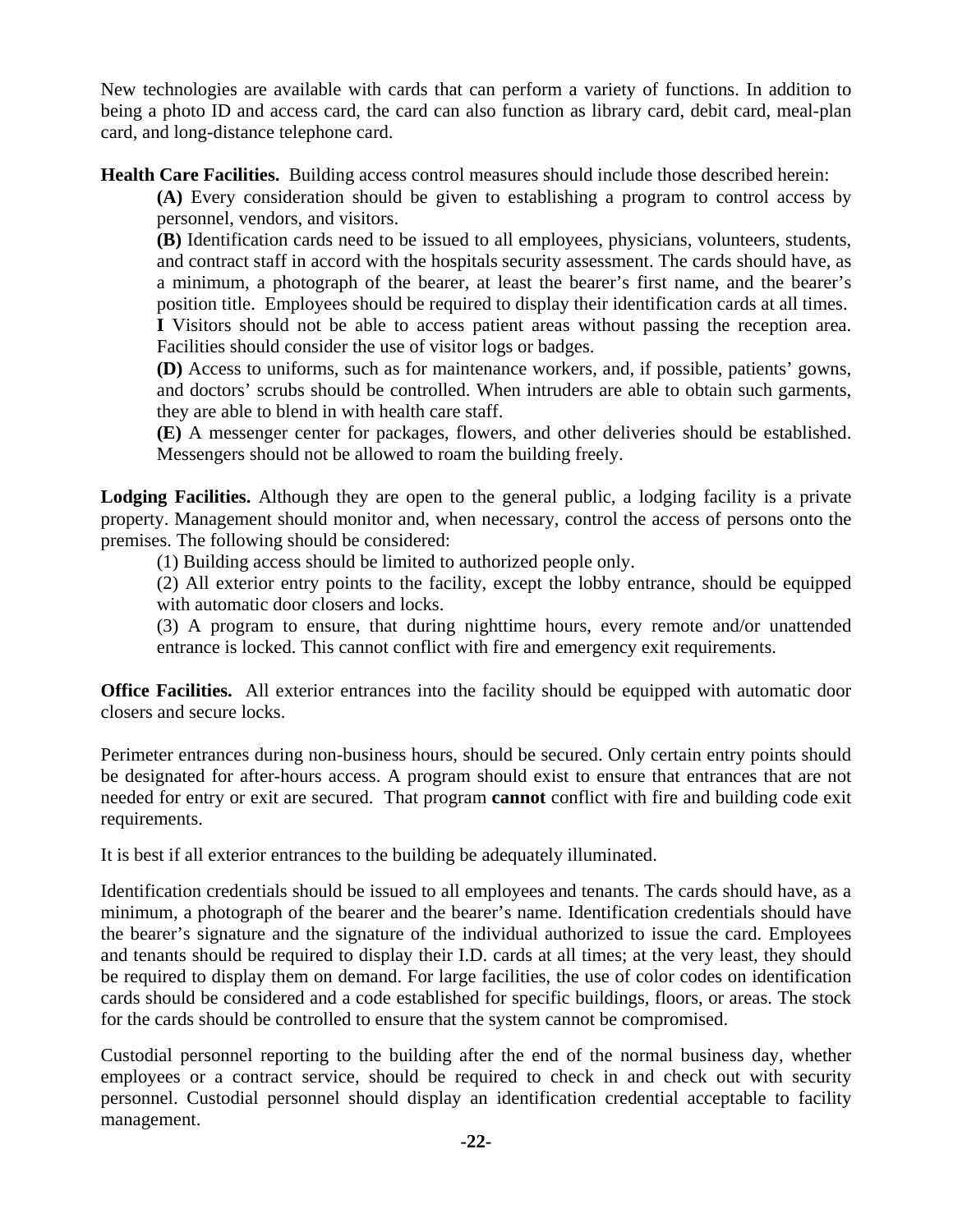Contractors and other vendors should display an identification credential acceptable to facility management.

Parking Facilities. For private facilities, a solid overhead garage door, operated by an access control system, should be provided. Once a car has entered or exited, the door should close automatically. Tenants or employees should be advised to wait until the garage door has closed completely before proceeding, to deter furtive attempts at entry by unauthorized individuals. Issuance of identification credentials should be controlled.

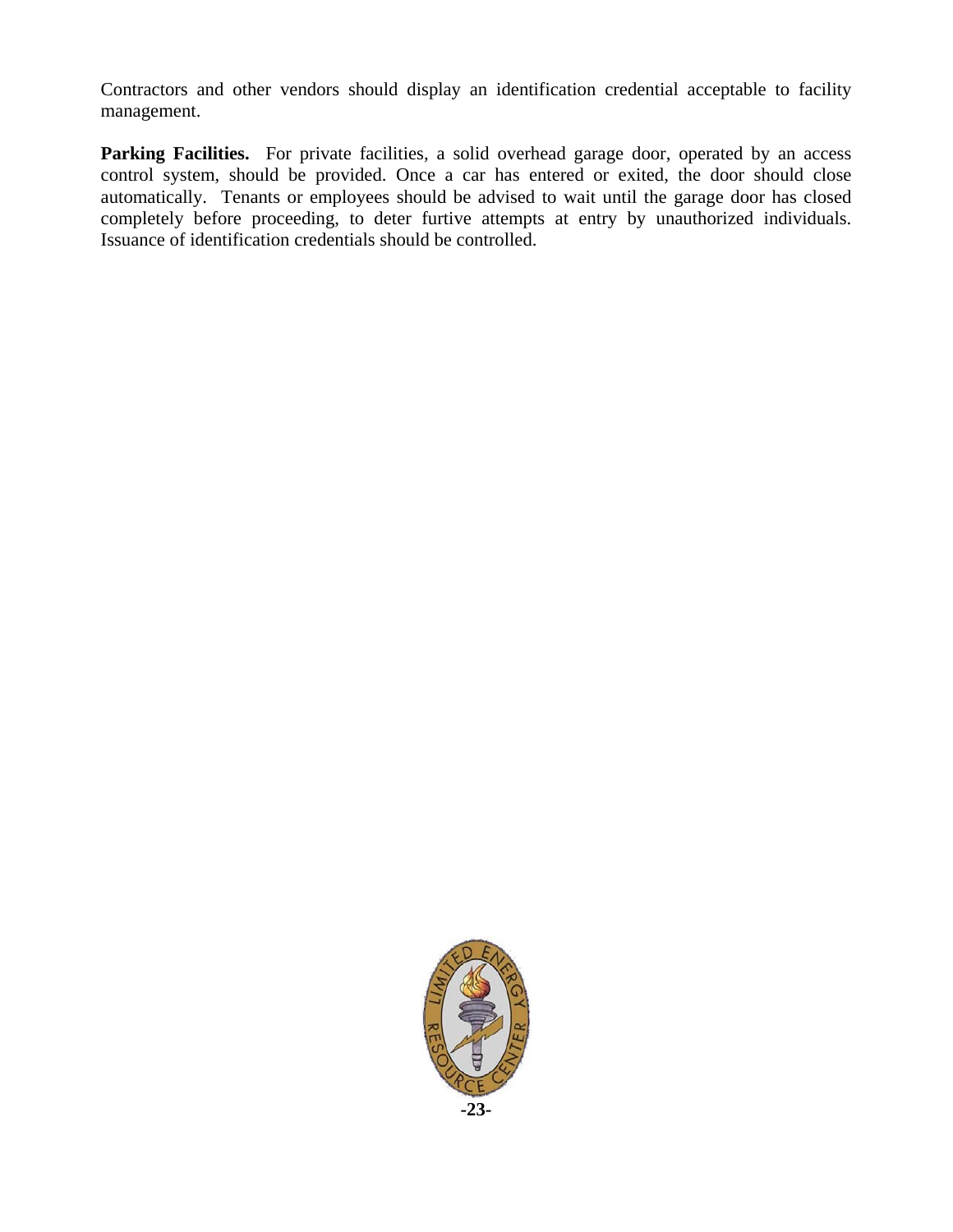

# **VI. INSTALLATION REQUIREMENTS**

#### **FUNDAMENTALS**

This section applies to physical electronic access control systems only.

**Equipment.** Electronic access control equipment will be listed in accordance **with UL 294,**  *Standard for Access Control System Units***.** 

**Portal.** The system will be designed to control the unauthorized access of people, vehicles, and/or property through a portal as prescribed by the AHJ.

**Reader.** Readers will be mounted in accordance with adopted local codes and the requirements of the AHJ.

When the portal is a door, readers will be mounted on the latch side.

Clearance between the reader and the portal will be provided for the portal action appropriate for its application.

Access to the readers will not be obstructed when manual presentation is required.

When manual presentation of access credentials is required for a vehicle, the reader will be readily accessible from the operator's position of vehicles common to the site.

All readers will provide a visual or audible indication that the credential has been recognized.

The maximum interval of time between the recognition of a valid credential and the unlocking of a portal will not exceed 10 seconds.

**Locking Systems.** Access control systems will utilize electric locking systems to control the use of portals.

Control of egress will comply with the requirements of the applicable codes and standards based on the occupancy and usage of the facility.

Locking systems will be installed in accordance with the manufacturer's instructions.

Portals will automatically close and lock when the portal is supervised by the access control system.

**-24-**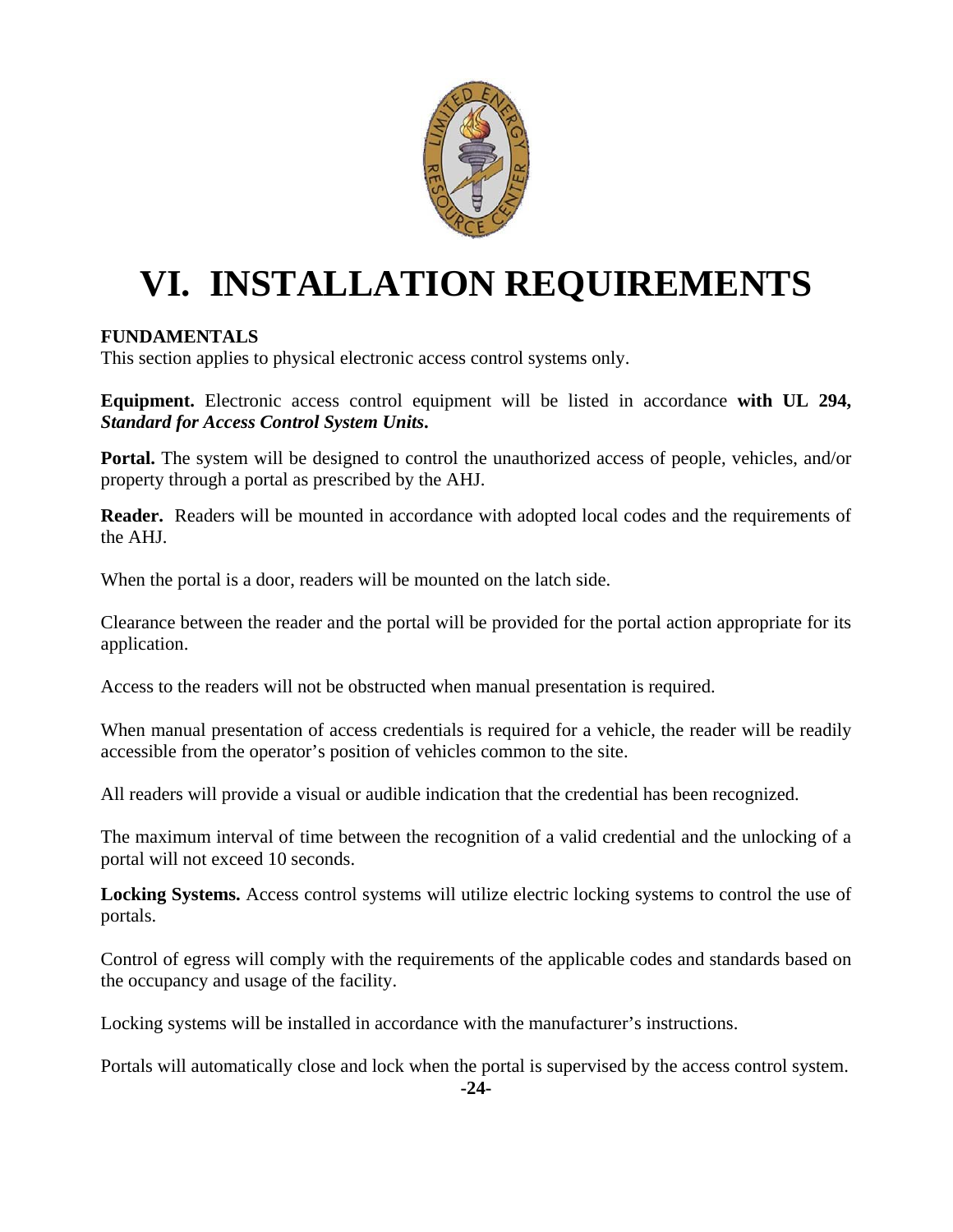Where delayed egress function is used in conjunction with an access control system, equipment will be listed for the purpose and be installed in accordance with the applicable codes and standards based on the occupancy and usage of the facility.

When a portal is a required means of egress and is provided with an active lock, a manual means, independent of the access control system, will be provided that directly releases the active lock.

The manual means of release required for emergency egress portals in the above paragraph will not be required if approved by the AHJ.

**Position Sensor.** A position sensor will be required on all controlled portals.

A position sensor will monitor the position of the portal for held-open or forced-open conditions.

The position sensor will be mounted such that no portion of the portal can be opened greater than 15.24 cm (6 in.) before activating the sensor.

Position sensors will be monitored as applicable by the head end controller or an integrated intrusion detection system so as to notify the system users of an event.

#### **PORTAL EGRESS.**

**Free Egress.** Free egress will employ the use of a request-to-exit (RTE) device.

When the RTE controls the portal lock, the lock will open on loss of power.

When activated, RTE devices will prevent the position sensor from reporting a forced-open alarm.

The RTE will be either manual or automatic.

#### **Manual.**

**(A)** The RTE device will not require any special instruction or knowledge to use.

**(B)** If a manual RTE device is used as a fail-safe for an automatic RTE device, it will be installed so as to directly release the locking mechanism.

#### **Automatic.**

**(A)** If the RTE device is a motion detector, it will be listed for its purpose.

**(B)** When automatic RTE devices are used to unlock portals, they will be installed so that only intentional requests are executed.

**Controlled Egress.** Controlled egress will require the use of access credentials to be presented to a reader that is installed on the secured side of the portal in accordance with 6.1.3.

Active locks used for controlled egress will meet the requirements of this chapter.

**Controllers.** A controller will be listed for its purpose.

A controller shall be installed per manufacturer's instructions.

A controller shall be installed in a space that protects it from damage, tampering, and access by unauthorized personnel.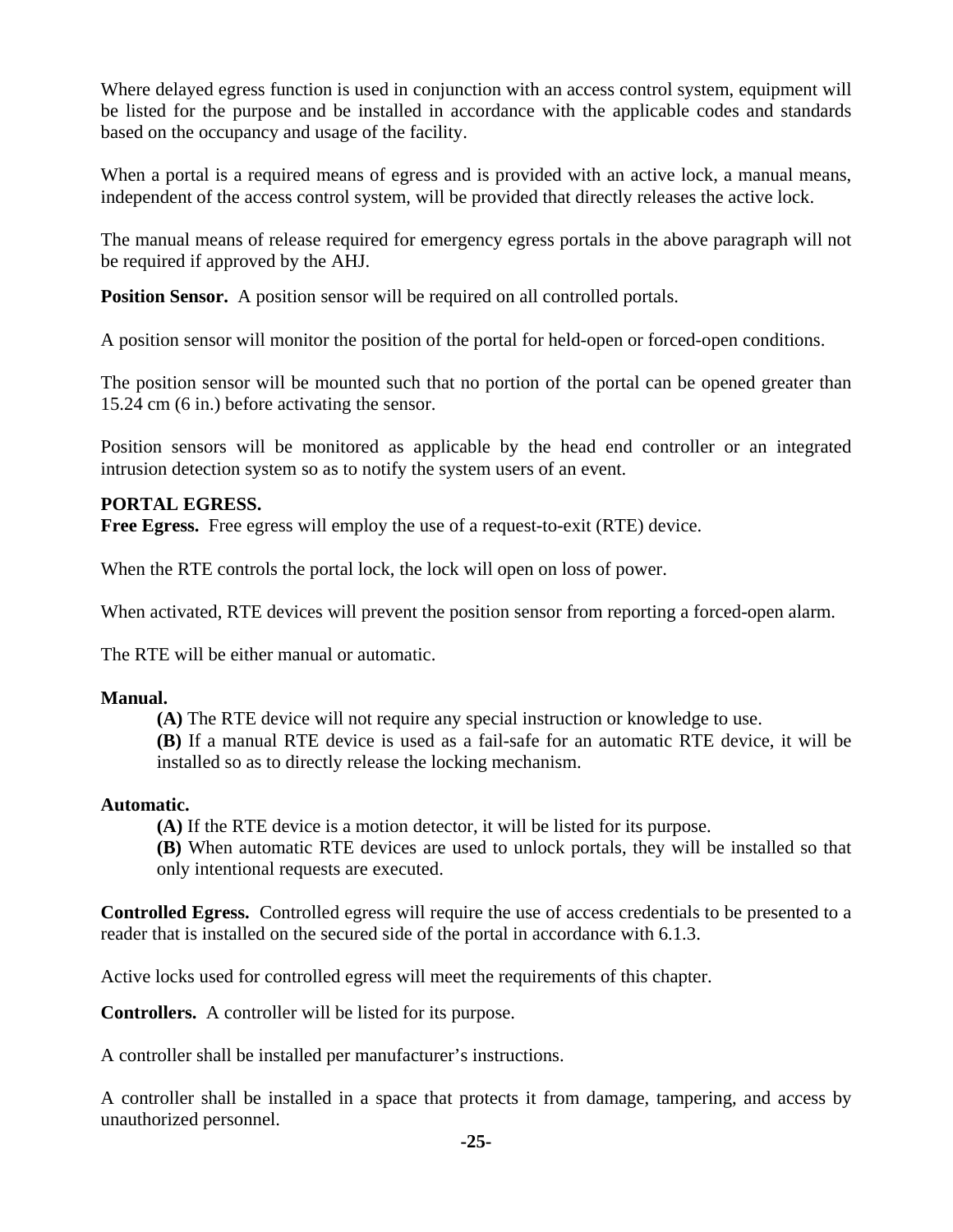**Power Supplies. All p**ower supplies will meet the requirements of **NFPA 731** *Standard for the Installation of Electronic Premises Security Systems Chapter 4.*

Power supplies will be sized based upon the application and manufacturer's requirements.

The voltage and current of the power supply will be the same as required by the associated field devices.

Power supplies will be installed in a space that protects them from damage, tampering, and access by unauthorized personnel.

#### **AC POWER INPUT**

**General Requirements**. The system central equipment requires dedicated, computer-grade 120 volt, 60 Hz, 20 amp power.

**Earth Ground.** Central equipment and the power supply must be properly grounded for proper operation of the system. This dedicated grounding wire should be as short as possible and at least #10AWG or larger.

**Line Conditioners.** Each AC power input to the system should have a line conditioner to maintain a clean, regulated power source. These conditioners must be UL Listed and be rated for the correct load.

**Uninterruptible Power Supplies (UPS).** A UPS is recommended to provide the nurse call system with back-up power for a maximum amount of time or until the hospital's emergency back-up power come on line. The UPS source must be UL Listed and have the correct rating for the load.

#### **ADMINISTRATION TOOLS/INTERFACE**

The configuration of the system operating parameters will be done in accordance with the facility requirements and subject to the approval of the AHJ.

All system operating parameters will be protected from unauthorized changes.

Ancillary functions will not interfere with the security and life safety–related functions.

Interconnections of components of an access control system will be verified for compatibility.

**Network Interface Device.** In network interface device (NID) configurations, the level of encryption will comply with the applicable level

**NFPA 5000 Building Construction and Safety Code, Chapter 11, 11.2.1.6.2 Access-Controlled Egress Doors**. Where permitted in Chapter 16 through Chapter 30 (NFPA 5000), doors in the means of egress will be permitted to be equipped with an approved entrance and egress access control system, provided that the following criteria are met:

- (1) Either of the following shall be provided:
	- (a) A sensor will be provided on the egress side and arranged to detect an occupant approaching the doors, and the doors will be arranged to unlock in the direction of egress upon detection of an approaching occupant or loss of power to the sensor.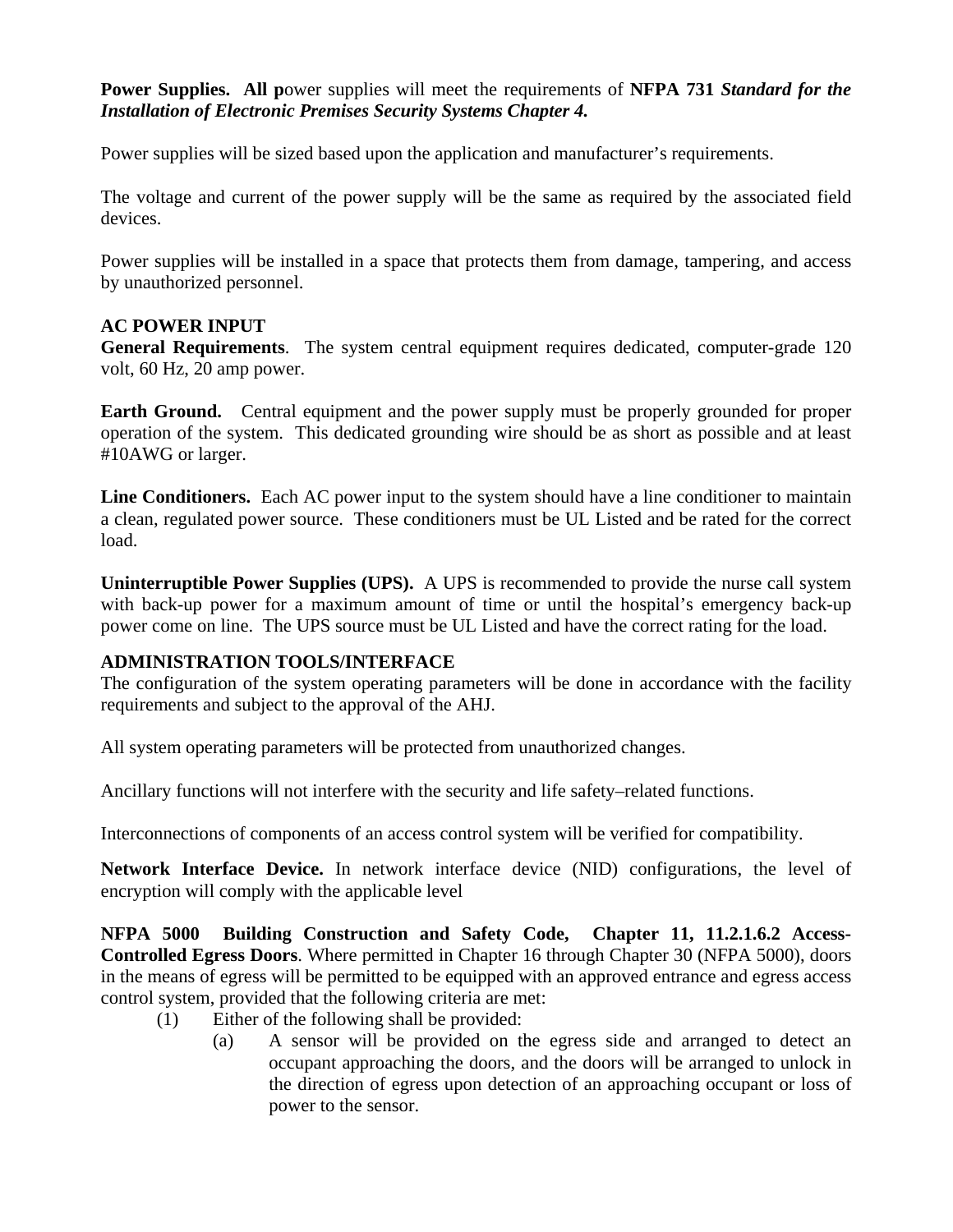(b) Listed panic hardware or fire exit hardware that, when operated, unlocks the door will be provided.

(2) Loss of power to the part of the access control system that locks the doors will automatically unlock the doors in the direction of egress.

(3) The doors will be arranged to unlock in the direction of egress from a manual release device located 40 in. to 48 in. (102 cm to 122 cm) vertically above the floor and within 5 ft (1.5 m) of the secured doors.

(4) The manual release device specified in 11.2.1.6.2(3) will be readily accessible and clearly identified by a special sign that complies with 11.10.8.1 and 11.10.8.2 and reads as follows:

#### **PUSH TO EXIT**.

(5) When operated, the manual release device specified in 11.2.1.6.2(3) will result in direct interruption of power to the lock—independent of the access control system electronics—and the doors will remain unlocked for not less than 30 seconds.

(6) Activation of the building fire-protective signaling system, if provided, will automatically unlock the doors in the direction of egress, and the doors will remain unlocked until the fire-protective signaling system has been manually reset.

(7) Activation of the building automatic sprinkler or fire detection system, if provided, will automatically unlock the doors in the direction of egress and the doors shall remain unlocked until the fire-protective signaling system has been manually reset.

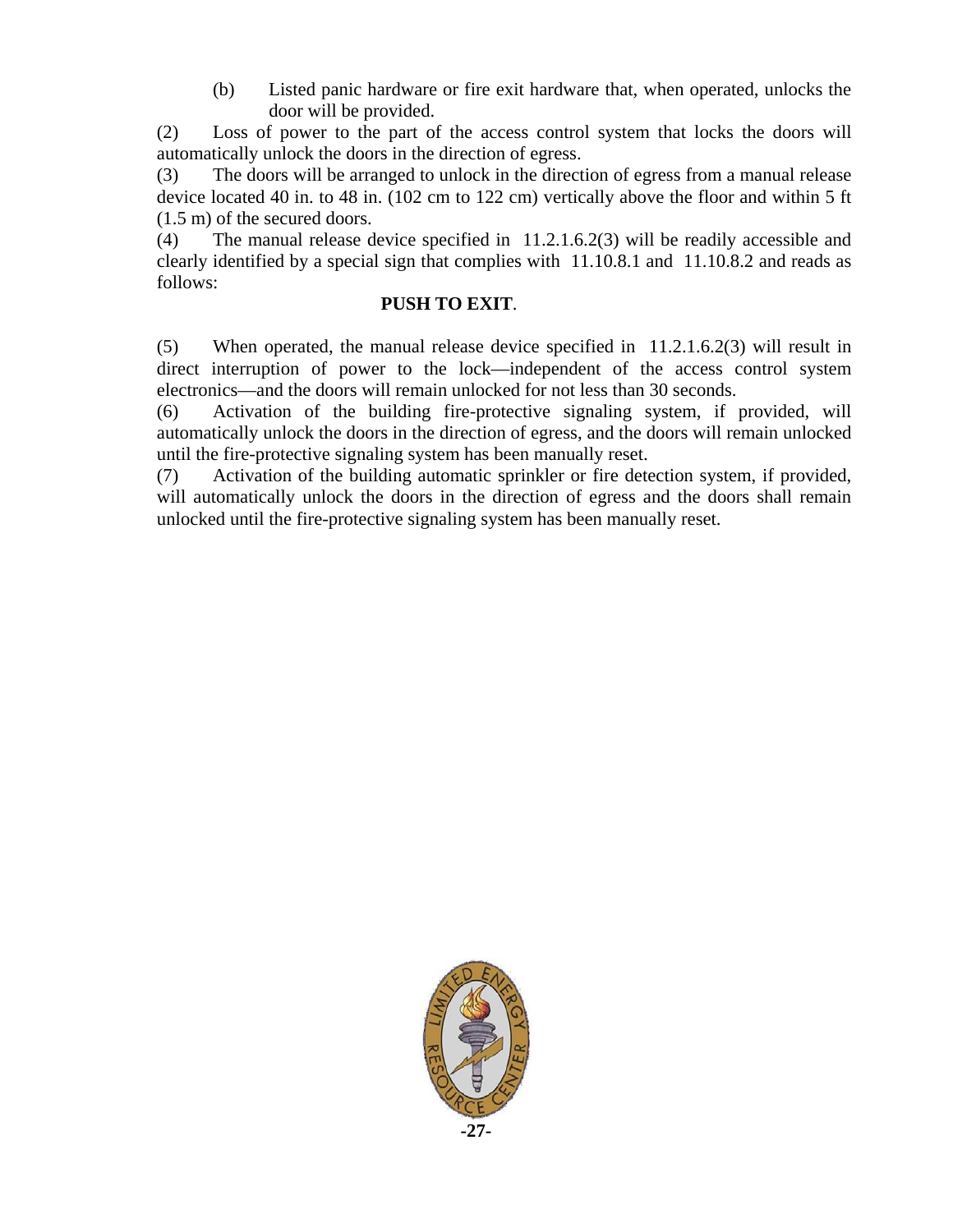

# **VII. INSTALLATION**

#### **SYSTEM INSTALLATION.**

Installation personnel will be supervised by persons who are qualified and experienced in the installation, inspection, and testing of electronic premises security systems. Qualified personnel will include, but not be limited to, the following:

(1) Equipment manufacturer trained and certified personnel

(2) Personnel licensed or certified by federal, state, or local authority

(3) Personnel certified by an accreditation program acceptable to the AHJ

(4) Trained and qualified personnel employed by an organization listed by a national testing laboratory for the servicing of electronic premises security systems

#### **POWER SUPPLIES**

**Code Conformance.** All power supplies will be installed in conformity with the requirements of **NFPA 70,** *National Electrical Code*, for such equipment and with the requirements indicated in this subsection.

#### **INSTALLATION**

Unless otherwise permitted by the manufacturer, control units, power supplies, and batteries will be mounted in the vertical, upright position.

**Manual Resetting.** All equipment requiring manual resetting to maintain normal operation will have an indication to the user that the device has not been restored to normal.

#### **Equipment Location.**

Equipment will be installed in locations where conditions do not exceed the voltage, temperature, and humidity limits specified below or unless listed for the application.

**Voltage, Temperature, and Humidity Variation.** Equipment shall be designed so that it is capable of performing its intended functions under the following conditions:

(1) At 85 percent and at 110 percent of the nameplate primary (main) and secondary (standby) input voltage(s)

(2) At ambient temperatures of  $0^{\circ}$ C (32 $^{\circ}$ F) and 49 $^{\circ}$ C (120 $^{\circ}$ F)

(3) At a relative humidity of 85 percent and an ambient temperature of 30°C (86°F)

**Damp, Wet, or Exterior Environments.** Equipment intended for use in damp, wet, or exterior environments shall be listed for its use.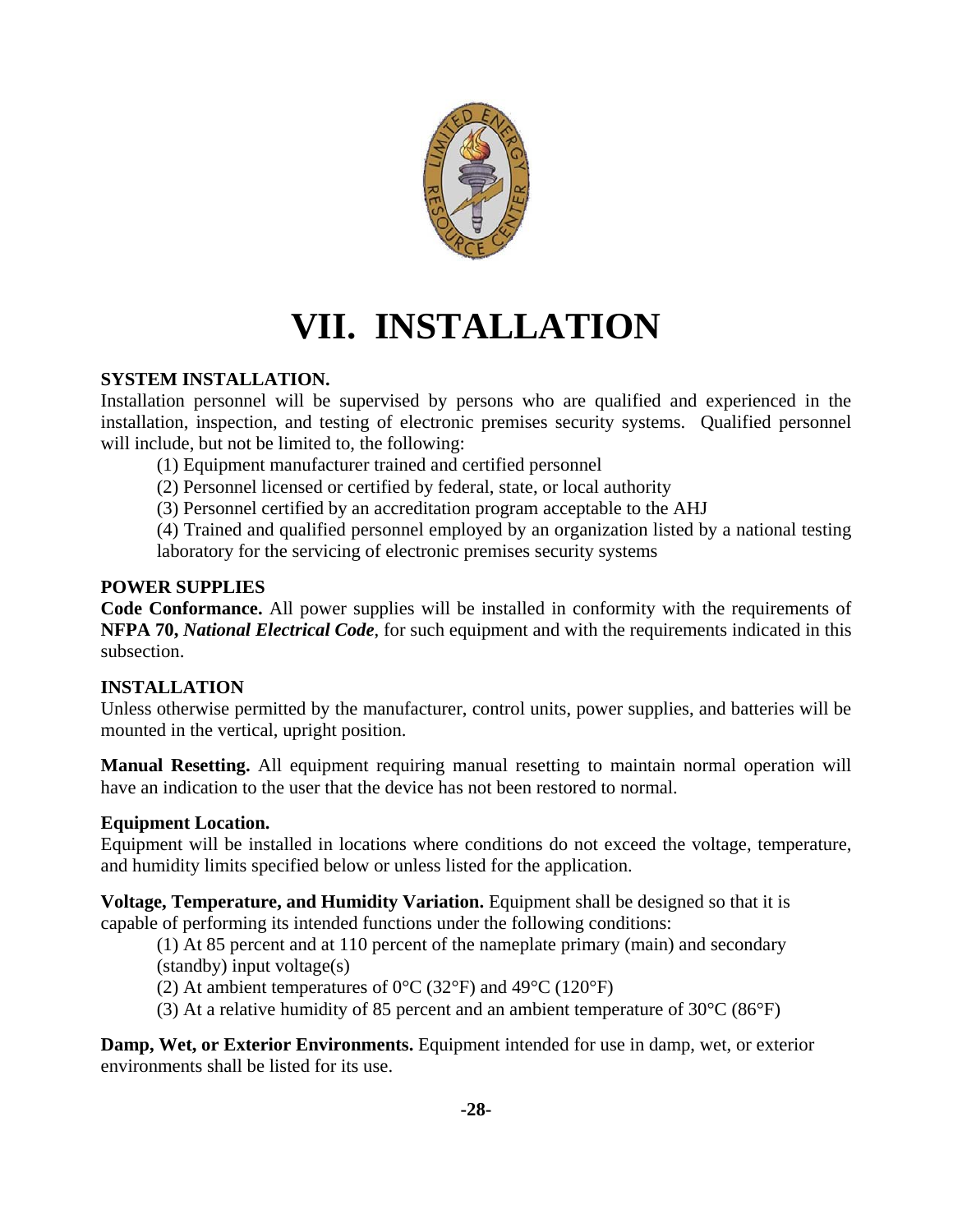**Interconnecting Control Units.** Control units, sub-controls, and devices that are used to interconnect the control unit to protection devices will be located within the area being protected by the system.

If the enclosures for such equipment are not located in such an area, the enclosures will be protected by one of the following methods:

- (1) Continuously under the notice of assigned security personnel
- (2) Located in an area that is accessible only to authorized personnel
- (3) Supervised to annunciate tampering

Control units and sub-controls will be readily accessible to service personnel.

**Protection.** To reduce the possibility of damage by induced transients, circuits and equipment will be protected in accordance with the requirements of **NFPA 70,** *National Electrical Code***, Article 800.** 

#### **WIRING.**

**General.** The installation of all wiring, cable, and equipment will be performed in a workman-like manner in accordance with **NFPA 70,** *National Electrical Code*, and specifically with Article 725 or 800, where applicable.

Optical fiber cables will be protected against mechanical injury in accordance with **NFPA 70,**  *National Electrical Code***, Article 770.** 

A conductor will be spliced or joined with a mechanical splicing device listed for this purpose.

Unless specifically allowed by the manufacturer's wiring specifications, low voltage electronic premises security system wiring will be spaced at least 5.08 cm (2 in.) from conductors of any light and power circuits, unless one of the circuits is in metal raceway.

Electronic premises security system wiring and cables will be of the appropriate gauge, strands, insulation, and electrical properties as specified by the equipment manufacturer.

**Termination.** Connections of conductors to terminal parts will ensure a good connection without damaging the conductors and be made by means of pressure connectors, wire binding screws, or splices to flexible leads.

Conductors will be connected to devices and to fittings so that tension is not transmitted to joints or terminals.

Wires and cables will not be placed in such a manner as to prevent access to equipment.

Terminals for more than one conductor will be identified and intended for the purpose.

Conductors will be of the same size and composition.

Terminals will be marked or colored coded where necessary to indicate the proper connections.

All raceway connections to junction boxes and at all open ends of raceway or flexible raceway will be protected from abrasion and fixed in position in accordance with **NFPA 70,** *National Electrical Code***,** Articles 725 and 800**.** 

**Circuit Identification.** Circuit identification will be within the control panel and enclosures used for wiring connections.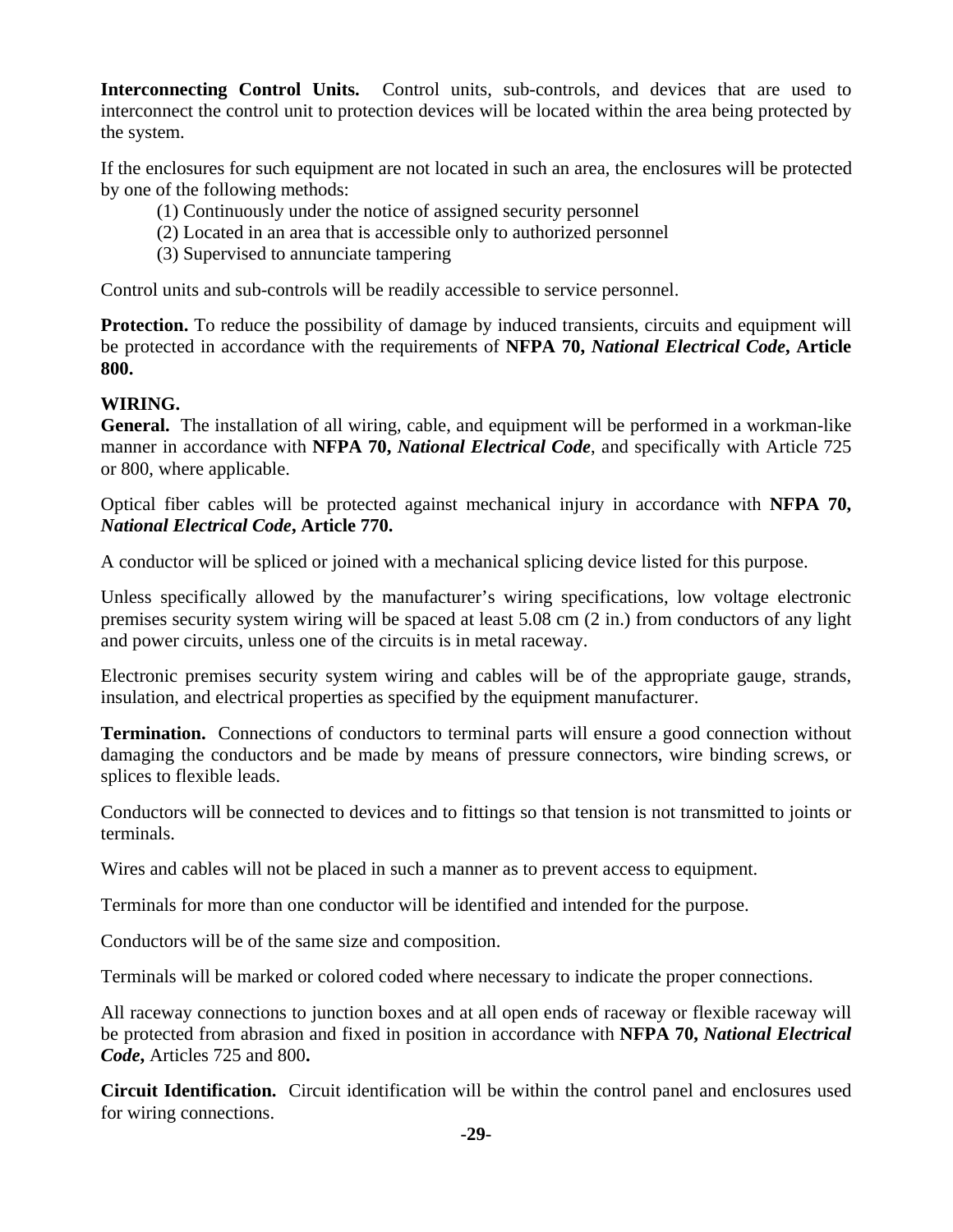Circuit identification will be at all field terminations. The circuit identification will not be visible to the public.

**Strain Relief.** Strain relief will be provided for wiring leaving control panels and junction boxes not utilizing raceway.

**Service Loop Metallic Conductors.** A minimum 15.24 cm (6 in.) service loop will be at control panels and enclosures used for wiring terminations.

A minimum 15.24 cm (6 in.) service loop will be at field terminations. All service loops will be mechanically protected.

**Service Loop Optical Fiber Cable.** A service loop will be at control panels and enclosures used for terminations.

The radius of the service loop will meet the manufacturer's specifications. If no manufacturer's specifications exist, the radius will not be less than 10 times the cable diameter. Service loops will be mechanically protected.

**Routing of Cables.** When determining a logical pattern for laying out the low-voltage cables always begin with the manufacturer's recommendation for the maximum number of stations on a single cable run. The pattern should also take into account the physical layout of the rooms along with the ease of trouble-shooting the system cabling. For example, a 'T' shaped floor might tend itself to three runs; (one for each log of the "T') or, if there are a large number of stations in these corridors, six runs (one for each side of each leg).

**Splicing of interconnections.** NEC recommends using butt splices or equivalent crimp-style connectors for splicing the low-voltage wires. Electric tape and wire nuts are not recommended. Each manufacturer will specify a preferred splicing method.

**Building-to-Building Wiring.** Special care must be taken in running low-voltage wiring between buildings because its location is subject to potentially large transients and its length may result in large voltage drops. In addition, proper consideration of ground water leakage should be taken. Wiring shall conform to **NFPA 70.**

#### *725.57 Installation of Circuit Conductors Extending Beyond One Building.*

*Where Class 2 or Class 3 circuit conductors extend beyond one building and are run so as to be subject to accidental contact with electric light or power conductors operating over 300 volts to ground, or are exposed to lightning on inter-building circuits on the same premises, the requirements of the following shall also apply:* 

*(1) Sections 800.10, 800.12, 800.13, 800.31, 800.32, 800.33, and 800.40 for other than coaxial conductors* 

 *(2) Sections 820.10, 820.33, and 820.40 for coaxial conductors* 

**Transient Protection.** All building-to-building wiring should be run in an underground conduit system. Any wiring in an above-ground conduit system must have transient protectors (as specified by the manufacturer).

**Signal Loss.** The length of wiring between buildings may contribute to signal losses (voltage drops) or signal degradation (accumulated wire capacitance). Always follow the manufacturers' guidelines regarding the length of such runs.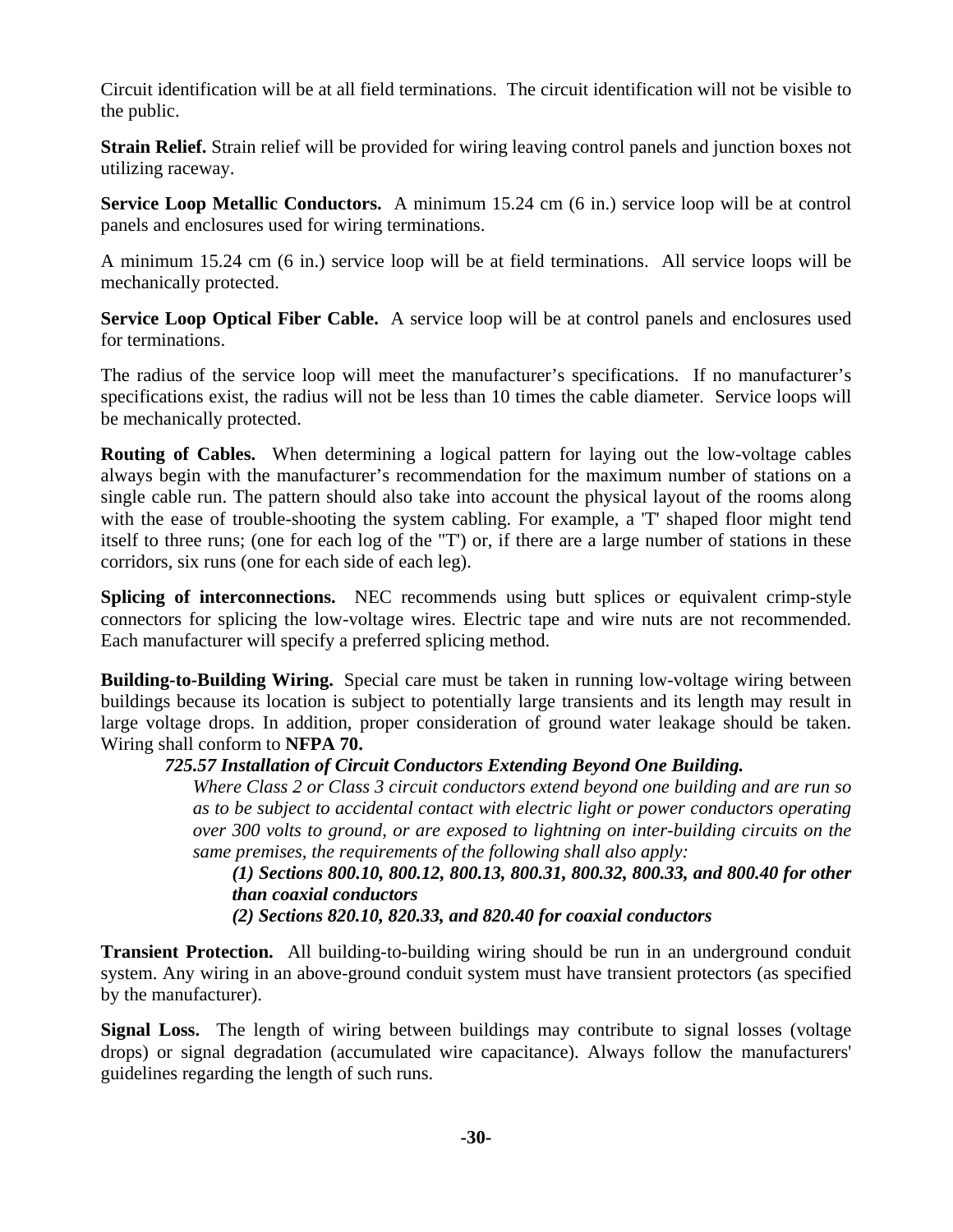#### **GROUNDING.**

All grounding will be in accordance with **NFPA 70,** *National Electrical Code***,** Articles 250 and 800.

Additional grounding will be in accordance with manufacturer's requirements.

All other circuits will test free of grounds.

#### **ZONING & ANNUNCIATION.**

**General.** All required annunciation means will be readily accessible to responding personnel and shall be located as required by the AHJ to facilitate an efficient response to the event.

**Visible Zone Indication.** When required, the location of an operated initiating device will be visibly indicated by building, floor, or other approved subdivision by annunciation, printout, or other approved means.

When required, the visible indication will not be canceled by the operation of an audible alarm silencing means.

If all locations in alarm are not displayed simultaneously, visual indication will show that other locations are in alarm.

#### **Testing.** All electronic premises security systems will be maintained and tested in accordance with **NFPA 731** *Standard for the Installation of Electronic Premises Security Systems* Chapter 9.

**Voltage Drop.** Normally, 1-16 rooms will be on a power riser. The voltage drop should be tested on each power cable as follows:

a. Take the measurement at the splice point of the last splice box on the riser.

b. Attach the voltmeter leads across the positive and negative power wires (as specified by the manufacturer).

c. Load the system by placing enough calls to represent 20% of the riser's calling capacity.

d. The voltage measured should be within the specified input range for the station in the room. A reading that is too low indicates the need for additional or higher-gauge power wires.

**Software Control.** Where required, all software provided with an electronic premises security system shall be listed for use with the equipment on which it is installed.

A record of installed software version numbers will be maintained at the location of the electronic premises security system.

All software will be protected from unauthorized changes.

All changes will be tested in accordance with **NFPA 731** *Standard for the Installation of Electronic Premises Security Systems* Chapter 9.

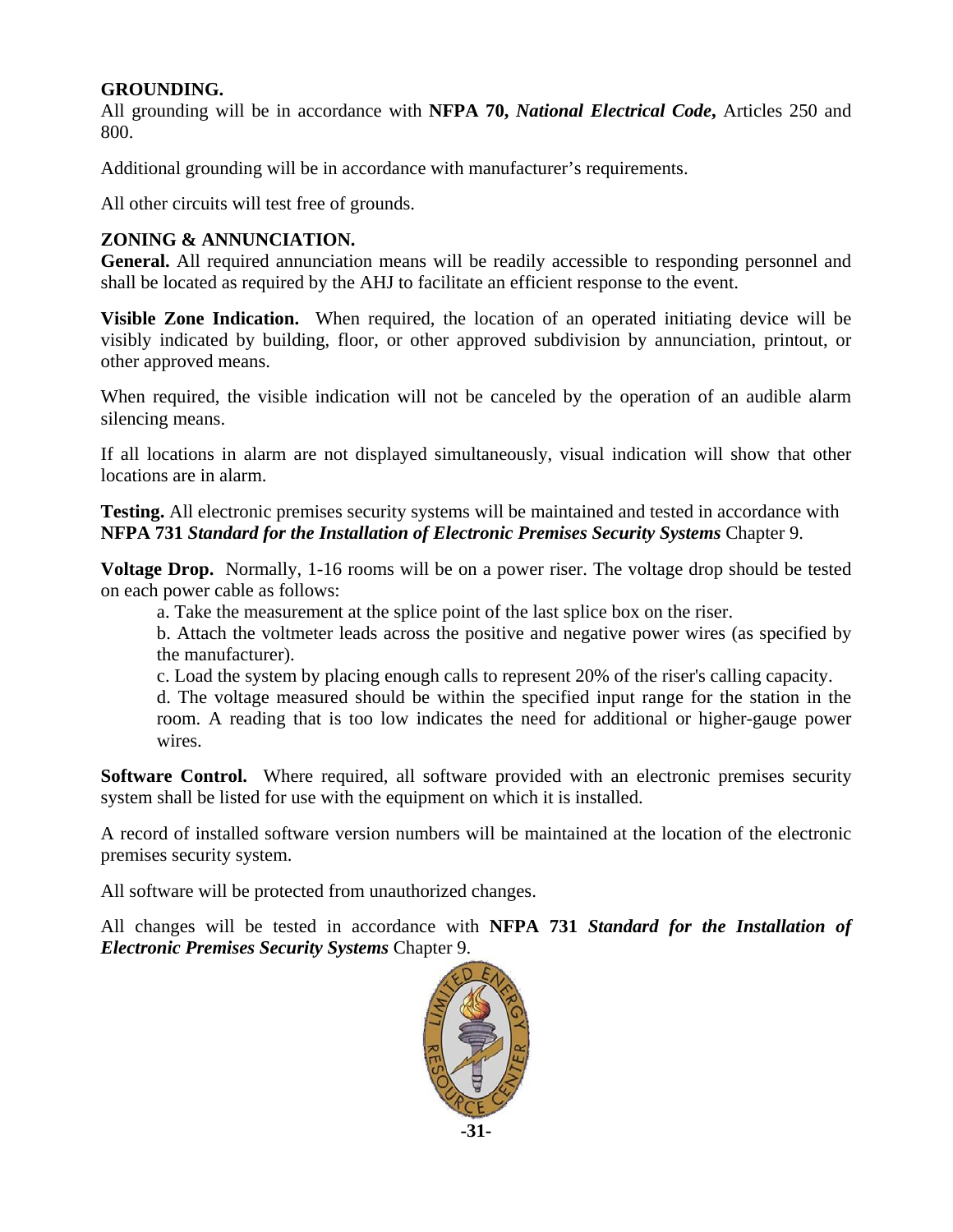

### **VIII. PROPER CONNECTIONS**

#### **TYPES OF CONNECTIONS AND THEIR USES**

**Wire-Nut Connector.** This screw-on connector can be removed and reused. Its primary use is for connections to pigtail wires. Although it is not recommended for Class 2 connections, it may be used for Class 1 connections.

**Crimp-Type Closed-End Connector.** This connector is installed, manually or automatically, with a compression tool. It is not reusable. It is recommended when the equipment is supplied with a pigtailed plug or receptacle. The equipment may be removed without cutting or shortening the wiring.

#### **POWER CONNECTIONS**

The most important attribute of a power connection is high conductivity. There must be a large mating surface between conductors, and the connection method must offer both a long-term gas seal and mechanical strength.

A gas seal is assured when the conductors, are brought into contact with enough force to make the wires metal surfaces conform and eliminate air gaps. Long-term seal stability is achieved when the mechanical memory of the connection maintains force on the contact. In making the connection, it is necessary to use abrasive action for breaking through any oxide or other film on the conductors' surfaces.

Since it is not a permanent, insulating, and full covering, the connection must be secured from any condition that would allow spurious contact with another conductor.

High-voltage connections should be completely covered so that they cannot be touched by a person. These covered areas must be labeled as dangerous or be sufficiently difficult to access.

Low-voltage connections should be covered so that they cannot connect with another circuit. They can be made accessible to authorized personnel.

All connections should be documented with a layout schematic that includes cable identifications and descriptions.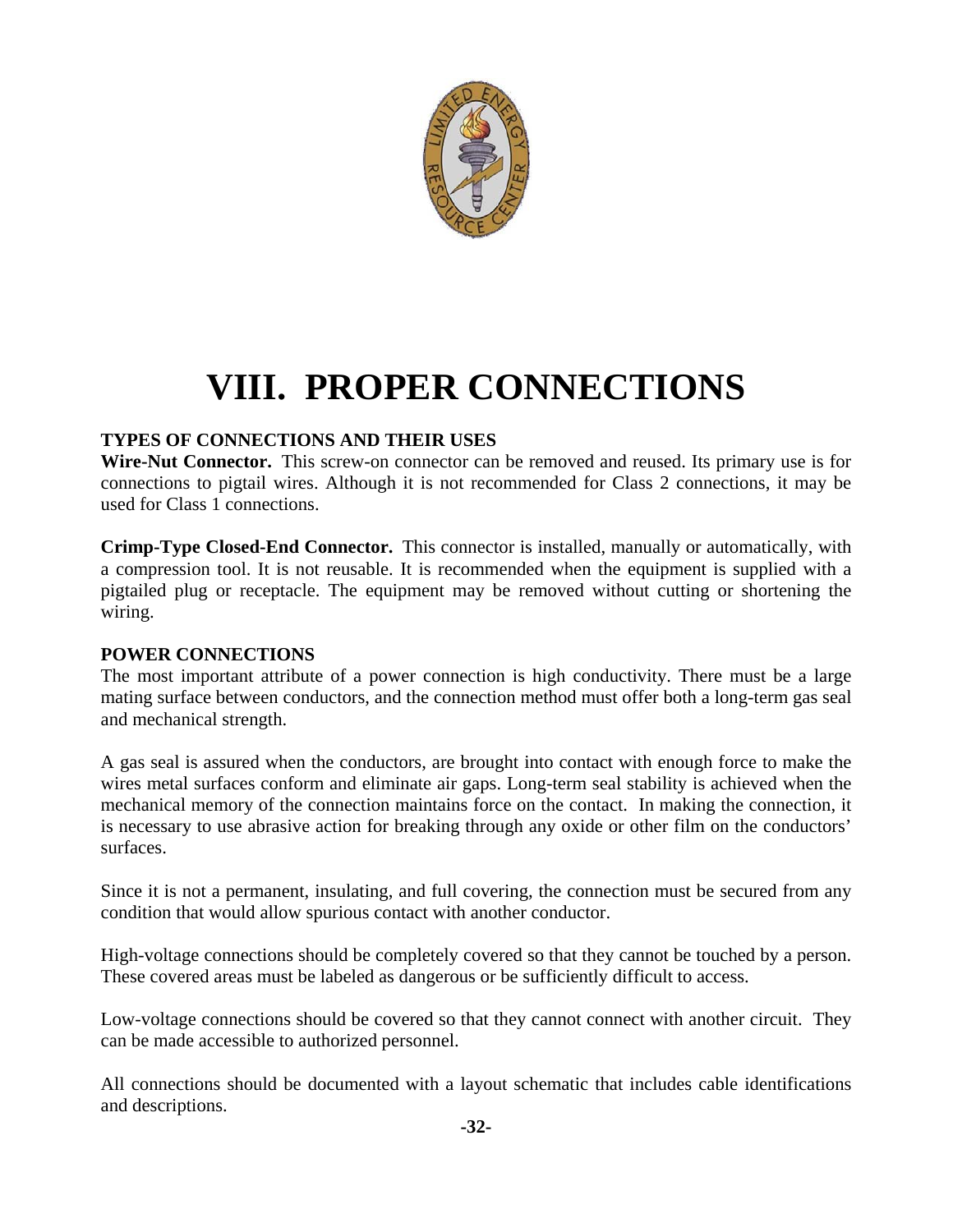#### **PROPER GROUND CONNECTIONS**

Access systems must have proper ground (or earth-ground) connections to provide highconductivity paths for shunting any charge imbalances that may occur. Ideally, a perfect ground will provide an infinite "sink" for electrical charges and provide a universal reference for zero volts.

A good ground connection at an exposed metal surface may also afford some safety. Should inadvertent voltages become present on the surface, the resulting flow to ground could trigger protection devices.

However, if an exposed metal surface can be absolutely insulated from ground, then it should not be connected to a ground or it will serve as a path for uncontrolled currents introduced from outside the system. Highly conductive discharge paths to ground may attract large currents that could damage the equipment being discharged.

Each system layout should document all the ground connections.

Ground connections should not be used to carry any nurse call signal or power current.

#### **SYSTEM TERMINATIONS**

System terminations are the connections between the system's components. They involve Class 2 wiring only. As with all electrical connections, gas-tightness, isolation between circuits, and mechanical stability are essential.

Connections should be enclosed in back boxes, away from view and the possibility of tampering.

If the equipment cannot be mounted in a back box, it should be connected to the system wiling with n connector designed to make multiple connects/disconnects. This connector should make a verifiably positive and retentive connection and incorporate cable strain relief.

Since nurse call system terminations require the use of hand tools by field personnel, the connection location must be easily accessible, facilitating the easy installation and quick replacement of the equipment.

The layout of the facility installation should document all connections within the system. It should give color coding and cable designations for the connecting points and describe each cable (gauge, type, number of wires, etc.).

#### **CONNECTIONS FOR SUPERVISED CIRCUITS**

Connections for supervised circuits must be made using screw terminals, locking connectors, or butt splices. Using screw terminals, the wires must be stripped and placed under the screw head or clamp. On other locking connectors, the wires must be stripped and crimped. All unused wires in back boxes should be cut and taped to prevent their being pinched. Cables running outside the conduit should have a strain relief at either end so that cable movement does not affect the connection or the system's operation.

**Connections with Equipment.** All equipment connections shall comply with NFPA 70 (NEC) and with all requirements of the equipment manufacturer.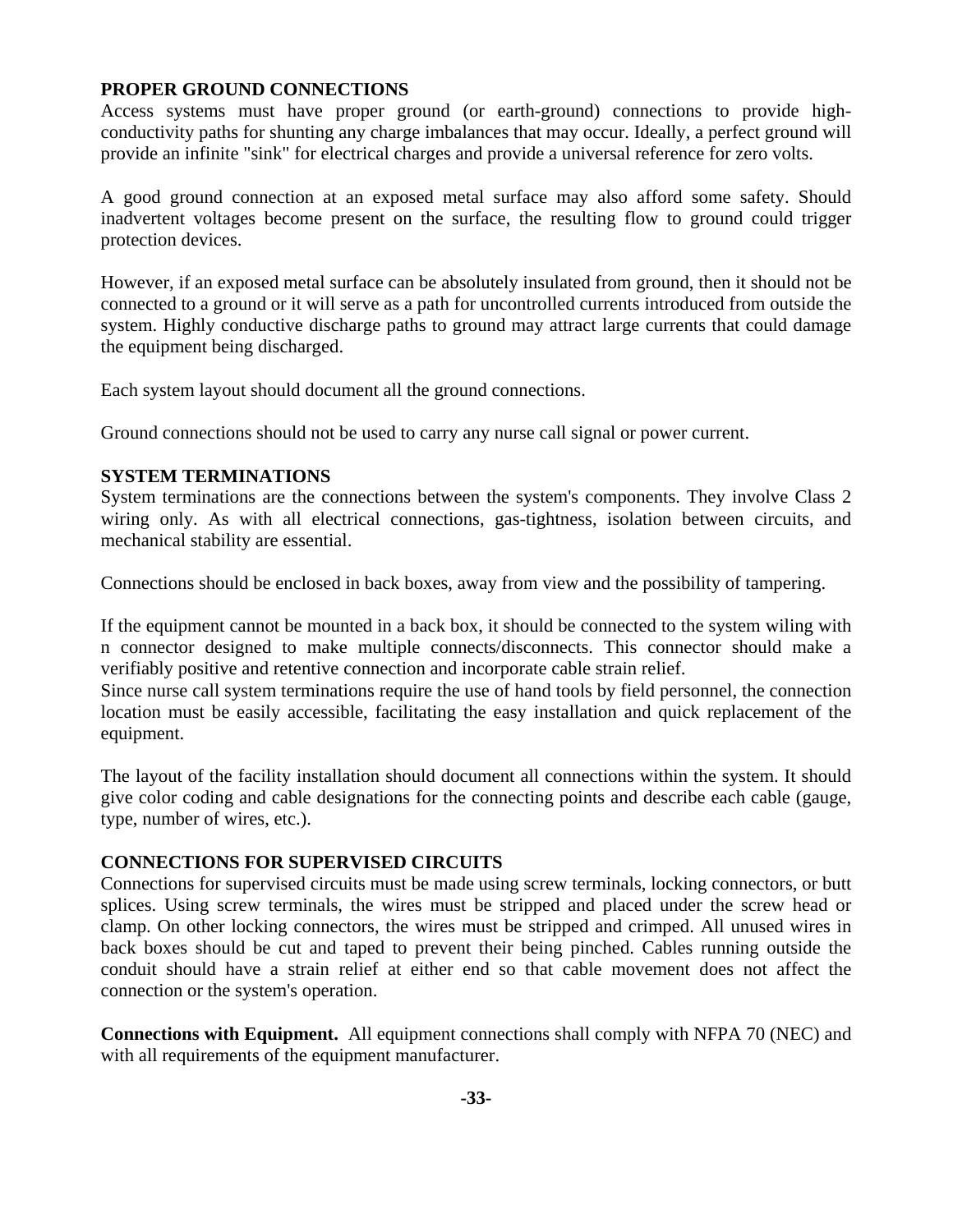

### **IX. SEPARATION FROM OTHER CIRCUITS AND EQUIPMENT**

#### **CONDUIT AND CABLE-TRAY SYSTEMS**

Article 725.136 of NFPA 70, the National Electrical Code, specifically details the restrictions in proximity between Class 1 circuits being run in the same conduit or cable tray as Class 2 or 3 circuits (most nurse call systems use Class 2 wiring for the load side of the wiring). Although the code does allow other Class 2 circuits in the same conduit or cable tray, this can create unacceptable leakage. (See Section 7 of this guide.)

#### **OTHER EQUIPMENT**

Access control systems are often required to be interconnected with other low-voltage systems. However, such interconnections may violate the energy-limited requirement (100va) or cause RFI/EMI leakage problems. The installer must comply with the manufacturer's limitations as stated in their installation manuals.

A manufacturer has two ways of obtaining authorization for interconnecting an external system. The usual method is to have the interface Listed with a NRTL (Nationally Recognized Testing Laboratory). This requires that the interface inputs and outputs will isolate the access control system from any violation of the leakage or energy-limiting standards even if the interconnected systems were to have a 120-VAC fault.

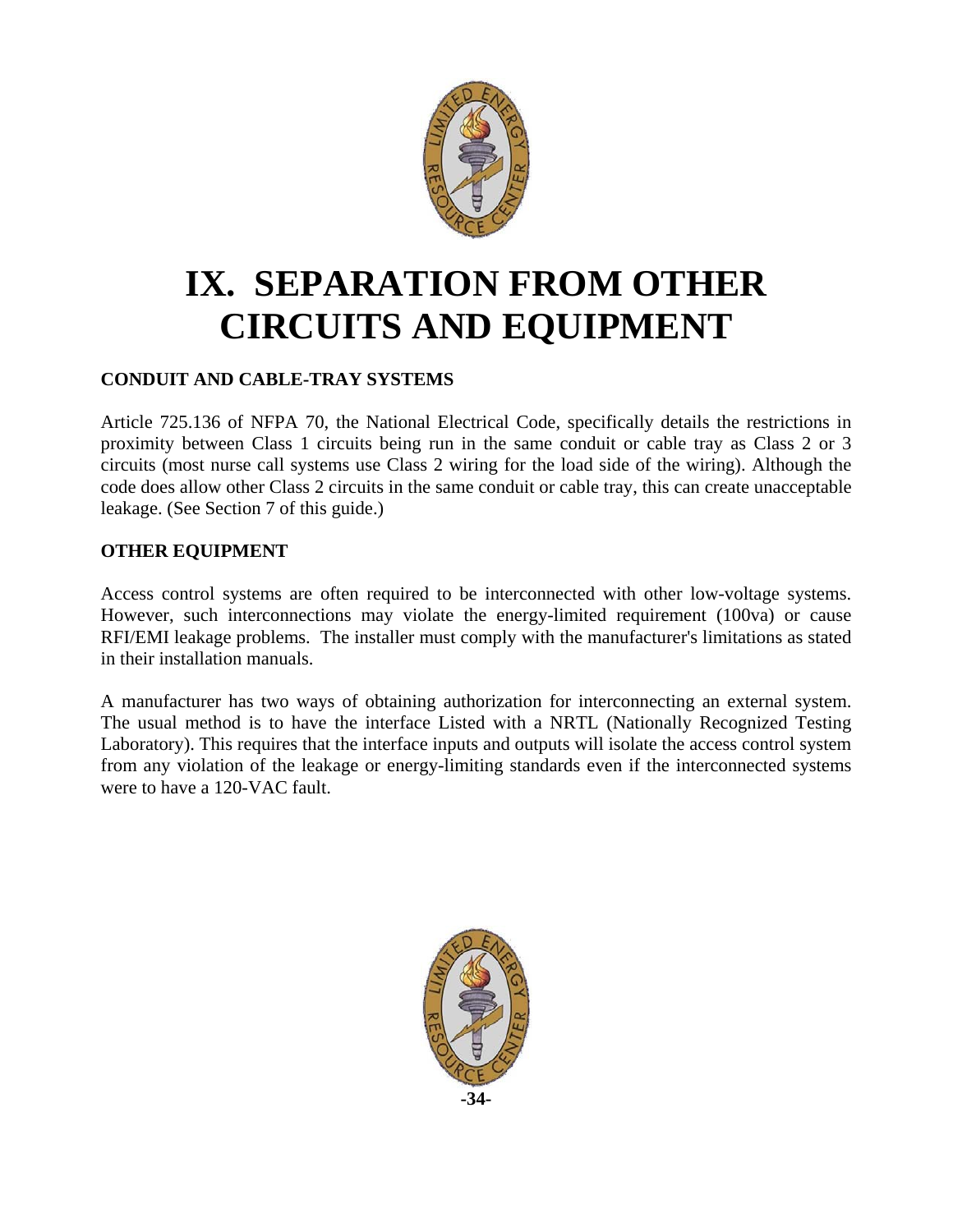

# **X. AS-BUILT DOCUMENTATION**

#### **GENERAL INFORMATION**

As-built documentation facilitates proper service over the life of the installed system. This documentation must come from the installer. The manufacturer's installation manuals have only typical connection drawings that do not include cable-routing, colors, and other pertinent information.

It is recommended that all pertinent as-built information be placed in a pouch inside the central processing equipment cabinet of the system.

#### **RISERS**

**120 VAC Wiring.** If the 120 VAC feed breaker trips, this could shut down the system. Even if there is standby power, it will only last a short time. To reset the breaker, the maintenance personnel need to find it. Hence, the location of the breaker box and the number of the breaker should be marked on the central equipment cabinet. In addition, the AC riser should be included in the as-built pouch.

**Low**-**Voltage Wiring.** Access systems typically use low-voltage (Class 2 or 3) wiring. In order to trace any future problems, the service personnel need diagrams of the system's physical layout, including the routing of the cable (conduit, cable tray, or open cabling) and the locations of the splice boxes. These low-voltage wiring risers should be included in the as-built pouch.

#### **INTERCONNECT DRAWINGS**

The manufacturer will supply typical connection drawings for interconnecting each unit of the system. Typical splice drawings may be included, but they will not give the actual connections or color codes of the spliced wires for a specific site.

The as-built pouch should contain the following typical interconnection drawings specific to a site:

Terminations and color-coding of the central equipment wiring.

Typical splice-box interconnections.

Typical splices at each room (including input device, RTEs, locking devices, controllers).

There should also be an as-built wiring layout and interconnection, sometimes referred to as a pointto-point wiring diagram, which shows:

How every component in the system is interconnected.

The physical location of all system components.

The interconnections that are made at all junction boxes and splice points.

The physical location of all junction boxes and splice points.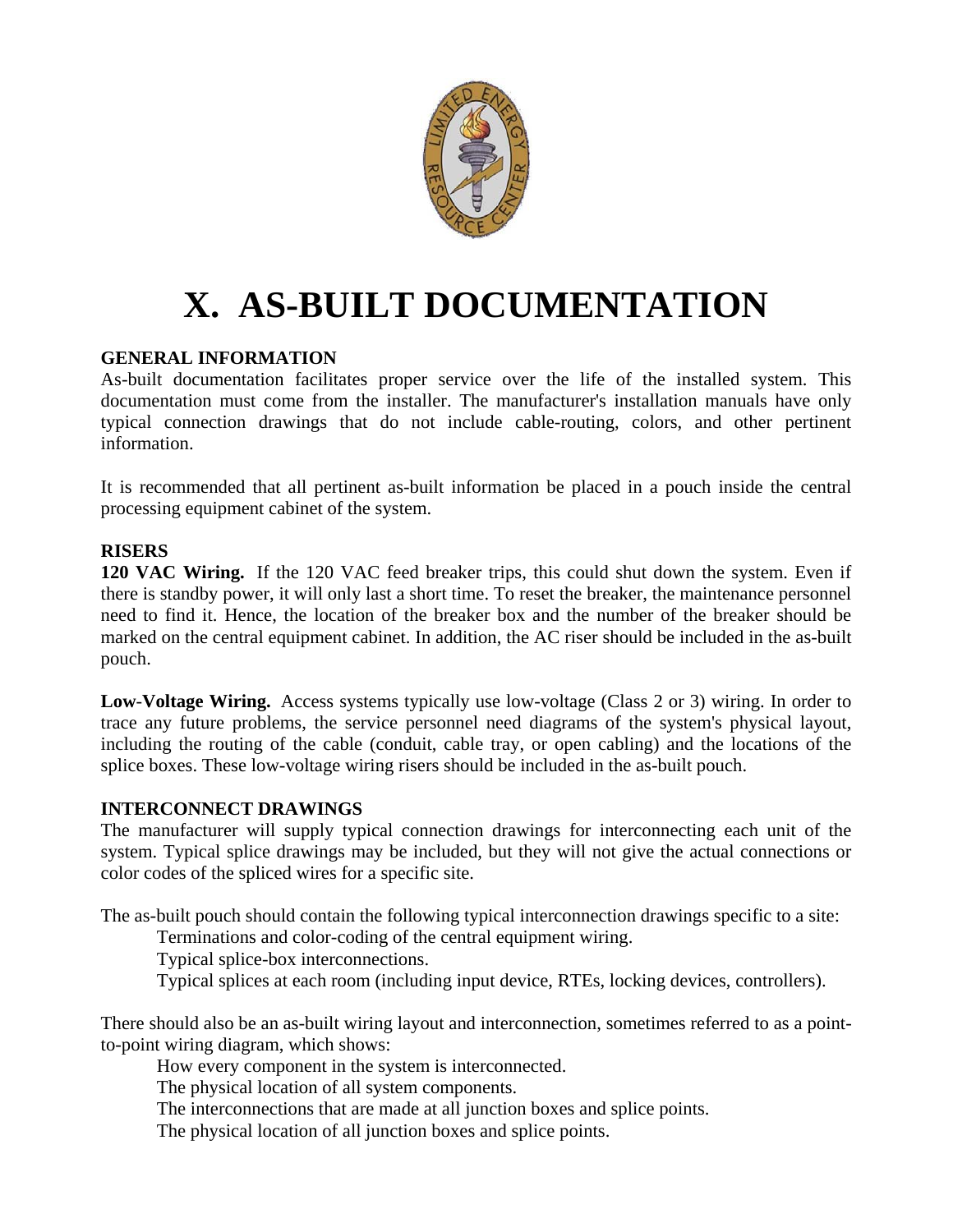The conduit routing and distances. The physical location of the central equipment.

#### **MARKING HOME-RUN CABLES**

Most installations have multiple low-voltage cables connected to the central equipment or central splice locations. To help the service personnel, the installer should label these cables to identify each run and its corresponding low-voltage riser drawing. (See Low Voltage Section above.)

#### **SYSTEM PROGRAMMING RECORDS**

Most microprocessor-based systems can be programmed to match the physical layout of the facility and meet the needs of the users (e.g., with door names, zone assignments, and custom feature configuration). The service personnel may need details of this programming when they service a CPU card (with memory) or central equipment, or when they change the programming.

A record of this programming (either written or in media form, as specified by the manufacturer) should be included in the as-built pouch for each system.

#### **TEST RECORDS**

As part of the installation, the installer must do a walk-through test to verify the safety and operation of the system. Since any significant service may require the service personnel to duplicate these tests, a record of the tests and the test results should be included in the as-built pouch for each system. These records should include:

 The door by door walk-through results. Locking device working verification Standby power test results.

#### **IN-SERVICE TRAINING**

The installing contractor shall ensure in-service training is provided for the security staff. The training shall include any material specified by the manufacturer. These materials should be included in the as-built pouch, together with records of those who have been trained.

#### **SERVICE PROCEDURES**

The manufacturers or installer's recommended service procedures should be included in the as-built pouch. In addition, some preliminary information should be posted at or near the security department's operator console.

This information includes:

A check list of procedures to try for a specific system problem before calling for service.

Who to call for service.

A form on which the user can record pertinent data regarding a system problem for the service personnel.

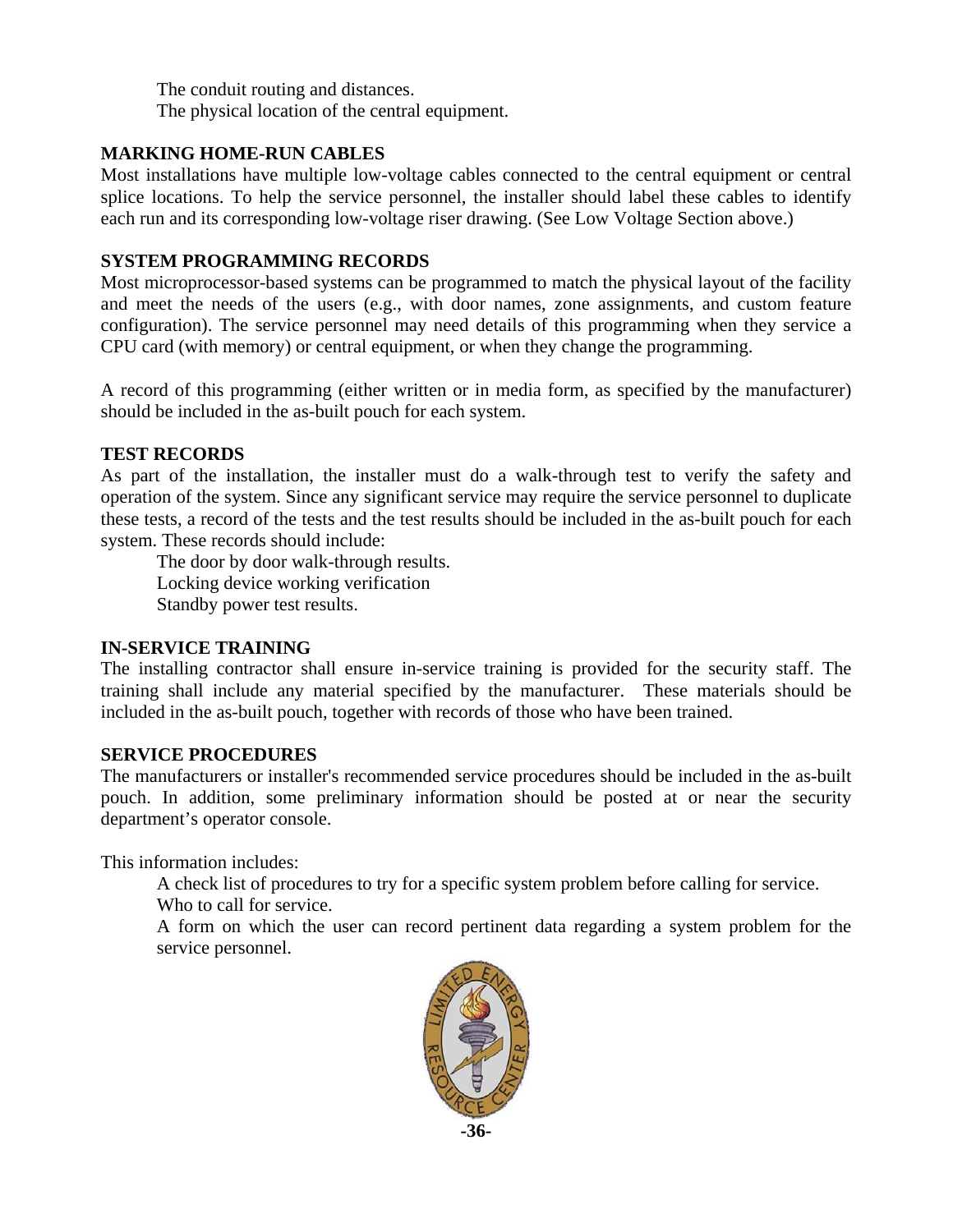

# **XI. INSPECTION AND SYSTEM TESTING**

#### **GENERAL INFORMATION**

All access control system components should be tested by an independent Nationally Recognized Testing Laboratory (NRTL) to assure that they meet the safety and reliability requirements of the appropriate ANSI standards, the completed system must also be tested to verify that it has been installed in accordance with the manufacturer's manual.

This section describes the minimum proper system testing.

#### **ELECTRICAL INSPECTION**

**Earth Ground.** All system power supplies must be grounded in conformance with the manufacturer's installation manual, the appropriate chapters of the National Electrical Code (NFPA 70), and the applicable state and local codes.

**AC Supply.** Verification is made that the system's power supplies are connected to a dedicated branch circuit that is derived from the appropriate electrical system in the facility, See the requirements in the manufacturer's installation manual and the NEC.

**Conformity with the Manufacturer's Installation Manual.** The location, application, and wiring of the system components are checked to be sure they comply with the manufacturer's installation manual.

**Connected Equipment.** Verification is made that all equipment connected to the system is listed and regulatory labeled appropriately for the intended use and shown in the manufacturer's manual.

#### **ELECTRICAL TESTING**

**AC Input Voltage.** The AC input voltage is tested to make sure it is within the ratings of the systems power supplies.

**Power-Supply Test.** The output voltage of the system's power supply is tested to make sure it lies within the range specified by the manufacturer.

**NEC Tests.** Tests are made that verify that the installed system conforms to applicable chapters of the National Electrical Code (e.g., 250, 725).

#### **LOAD TESTING**

Test in accordance with the instructions in the manufacturer's installation manual, the maximum number of door activations, that the system is specified to support simultaneously, are activated. Verify that the system functions properly under this load.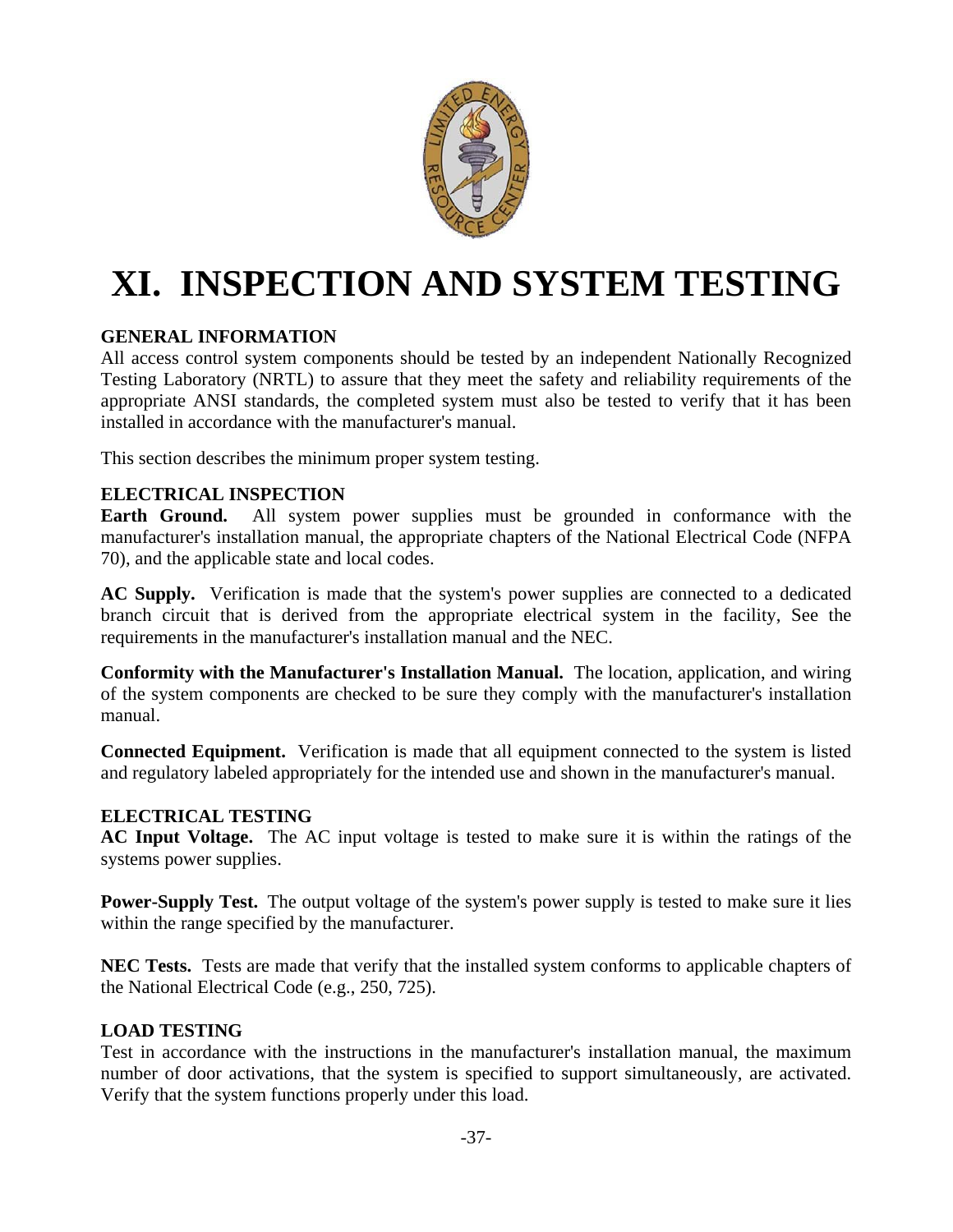

# **XII. MAINTENANCE AND SERVICE**

#### **GENERAL INFORMATION**

It is imperative to follow any manufacturer's instructions for maintenance and service.

The following is a broad outline of general maintenance and servicing procedures that should be followed. These are not intended to replace the manufacturer's documentation.

#### **DOCUMENTATION AND PARTS**

To properly maintain and service the system, it is vital that the following be available:

**As-Built Documentation.** This important documentation combines the manufacturer's general system information with project-specific details on system cabling and interconnections. The creation of this documentation is normally the responsibility of the installer and should be considered an integral part of the installation contract. (See Section 10.)

**Manufacturer's Installation Manual.** This document provides the installer with product-specific installation information, including: Descriptions of all system devices.

Typical applications of each system device.

Suggested location of each system device.

Typical interconnection diagrams.

Typical block wiring diagrams.

The type and gauge of the system wires and cables that must be used.

The maximum cable lengths, as appropriate.

**Manufacturer's User Operation Manual.** This manual is normally a two-part document. One part, the *Quick Reference Guide,* will apply only to the normal user functions of the systems normal operation.

The second part will describe the operation of the entire system, including all its peripheral devices. For programmable or user configurable systems, this part of the manual will include all programming and configuration instructions. For other systems, it will include initial set-up instructions.

**Manufacturer's Service Manual.** This manual will include both system servicing and troubleshooting instructions as well as a list of spare parts recommended by the manufacturer. It is important to remember that the servicing and troubleshooting portions of this manual are written for trained personnel.

**Spare Parts.** It is recommended that a facility with a access control system, maintain an inventory of the following spare parts:

Extra Stock of Input devices for new personnel.